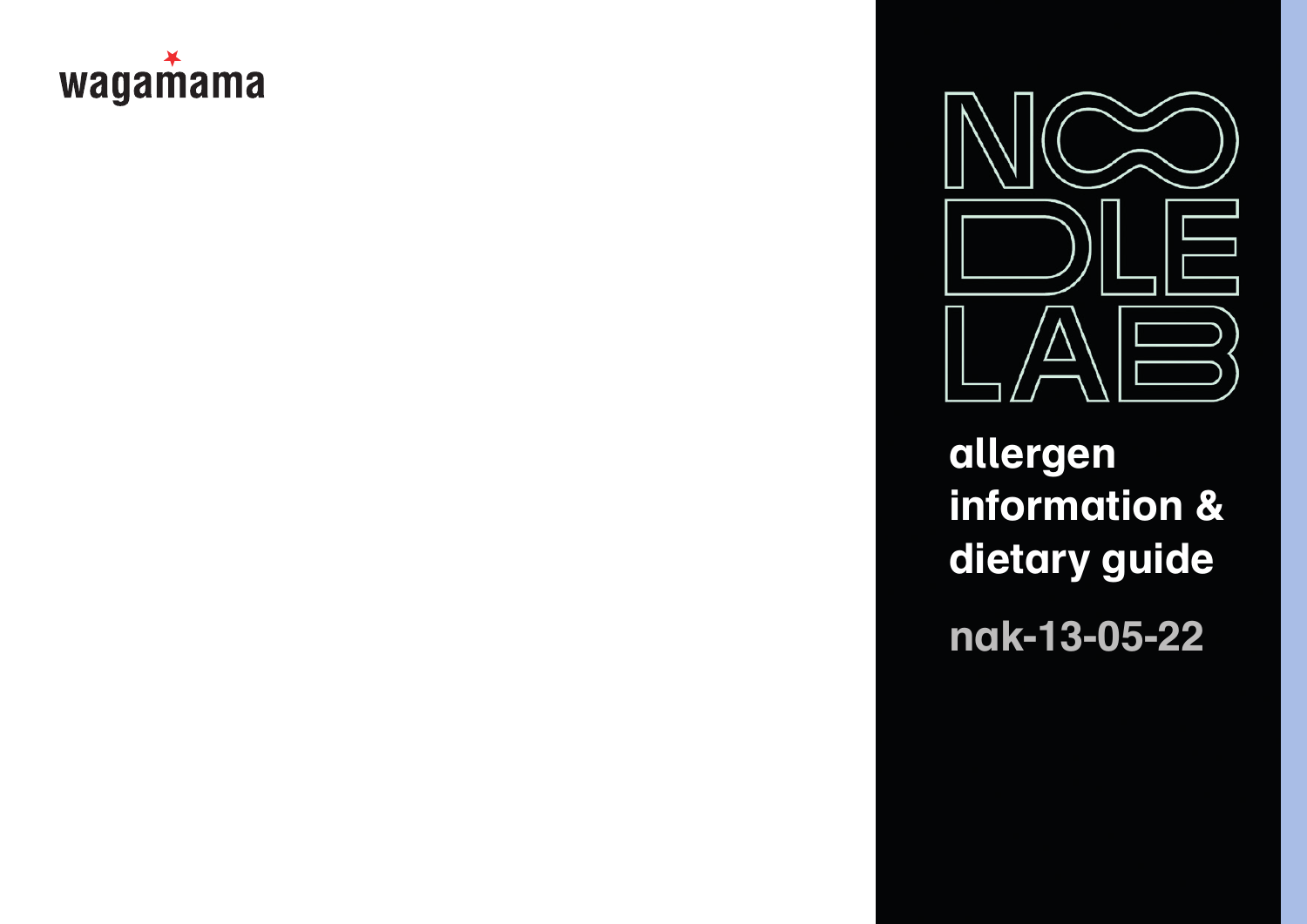## waqamama

## **allergen information and dietary guide**

contained in each of our dishes **this guide**

> the guide also shows whether or not dishes are suitable for vegetarian or vegan customers

at the bottom of this page is a key which explains how the guide works. you will find the same key in the same place at the bottom of each page in this guide

**This guide** linis what bis black the properties one **control in the control of the control of the control of the control of the control of the control of the control of the control of the control of the paper is a the co** most of our dishes include ingredients that contain gluten, but we are able to modify some recipes to remove these ingredients or replace them **gluten**

gluten is found in cereals such as wheat, barley and rye, so for details of which dishes we are able to modify, please refer to the cereals containing gluten page in the modification guide

carbohydrate and sugar values for our food can be found within the nutritional information for each dish that is published on our website wagamama.com **diabetes**

**allergenic ingredients featured in this guide in accordance with the EU Food Information Regulation are**

- **celery**
- **cereals containing gluten**
- including wheat (such as spelt and khorasan), rye, barley and oats
- **crustaceans** such as prawns, crabs and lobsters
- **eggs**
- **fish**
- **lupin**
- **milk**
- **molluscs** such as mussels, oysters and squid
- **mustard**
- **tree nuts**  including almonds, hazelnuts, walnuts, brazil nuts, cashews, pecans, pistachios and macadamia nuts
- **peanuts**
- **sesame seeds**
- **soybeans**
- **sulphur dioxide and sulphites** (if they are at a concentration of more than ten parts per million)

•

\*

**a red dot** ı means that the dish contains the specified allergenic ingredient. sometimes the ingredient is not included in the menu description but may be part of a sauce for example

**a blue box** ı means that the dish can be modified to remove the specified allergenic ingredient or to make it suitable for vegetarians or vegans. please ask your server for more information

**a purple asterisk** ı means that the dish is fried in oil that may also be used to fry other dishes that include the specified allergenic ingredient

**please note ı** whilst we try our best to ensure your food is  $\qquad$ suitable for you, our dishes are prepared in areas in which  $\qquad$ allergenic ingredients are present. these charts show which ditergenic ingredients dre present. these charts show which<br>dishes do not contain certain allergenic ingredients as intentional ingredients, however we cannot guarantee that memberial ingredients, networe the cannot guarantee that dishes are 100% free from these ingredients due to the preparation process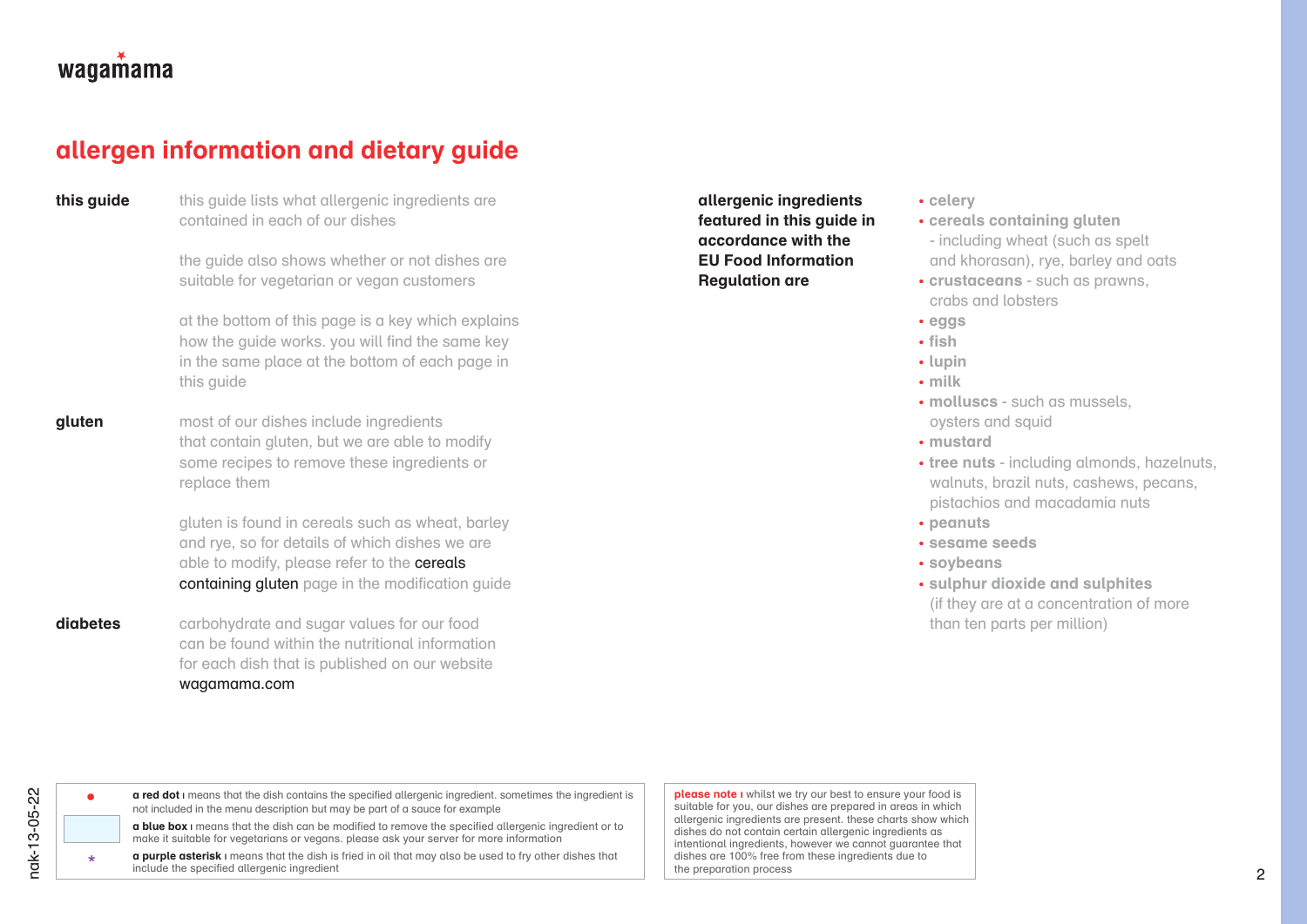

|                  | noodlelab                                                                                                                                                                                                                                                                                                                                                                                   |           |                              |                        |      |      |       |      | this dish contains |           |                                                                                                                                                                                                                                                      |           |                 |           |                                     | suitable for? |       |
|------------------|---------------------------------------------------------------------------------------------------------------------------------------------------------------------------------------------------------------------------------------------------------------------------------------------------------------------------------------------------------------------------------------------|-----------|------------------------------|------------------------|------|------|-------|------|--------------------|-----------|------------------------------------------------------------------------------------------------------------------------------------------------------------------------------------------------------------------------------------------------------|-----------|-----------------|-----------|-------------------------------------|---------------|-------|
| plu              | dish                                                                                                                                                                                                                                                                                                                                                                                        | celery    | cereals<br>gluten            | containing crustaceans | eggs | fish | lupin | milk | molluscs           | mustard   | tree nuts                                                                                                                                                                                                                                            | peanuts   | sesame<br>seeds | soybeans  | sulphur<br>dioxide and<br>sulphites | vegetarian    | vegan |
|                  | test sides                                                                                                                                                                                                                                                                                                                                                                                  |           |                              |                        |      |      |       |      |                    |           |                                                                                                                                                                                                                                                      |           |                 |           |                                     |               |       |
| 122              | vegan 'crab' cakes                                                                                                                                                                                                                                                                                                                                                                          | $\bullet$ | $($ wheat $)$                |                        |      |      |       |      |                    | $\bullet$ |                                                                                                                                                                                                                                                      |           |                 | ٠         | ٠                                   | yes           | yes   |
|                  | test mains                                                                                                                                                                                                                                                                                                                                                                                  |           |                              |                        |      |      |       |      |                    |           |                                                                                                                                                                                                                                                      |           |                 |           |                                     |               |       |
| 53               | prawn chilli men                                                                                                                                                                                                                                                                                                                                                                            | $\bullet$ | $\bullet$<br>(barley, wheat) | $\bullet$              |      |      |       |      |                    | $\bullet$ |                                                                                                                                                                                                                                                      |           |                 | $\bullet$ | ٠                                   | no            | no    |
| 51               | tempeh chilli men                                                                                                                                                                                                                                                                                                                                                                           | $\bullet$ | ٠<br>(barley, wheat)         |                        |      |      |       |      |                    | $\bullet$ |                                                                                                                                                                                                                                                      |           |                 | $\bullet$ | ٠                                   | yes           | yes   |
| 52               | vegan 'chicken' chilli men                                                                                                                                                                                                                                                                                                                                                                  | $\bullet$ | ٠<br>(barley, wheat)         |                        |      |      |       |      |                    | $\bullet$ |                                                                                                                                                                                                                                                      |           | $\bullet$       | $\bullet$ | ٠                                   | yes           | yes   |
| 81               | prawn kare lomen                                                                                                                                                                                                                                                                                                                                                                            |           | - 0<br>(wheat)               | $\bullet$              |      |      |       |      |                    |           |                                                                                                                                                                                                                                                      |           |                 | ٠         |                                     | no            | no    |
| 80               | vegan 'chicken' kare lomen                                                                                                                                                                                                                                                                                                                                                                  |           | ٠<br>(barley, wheat)         |                        |      |      |       |      |                    |           |                                                                                                                                                                                                                                                      |           | ٠               | ٠         | $\bullet$                           | yes           | yes   |
| 1150             | tempura f-ish and bang bang yaki imo                                                                                                                                                                                                                                                                                                                                                        |           | (barley, oats,<br>wheat)     |                        |      |      |       |      |                    | $\bullet$ |                                                                                                                                                                                                                                                      |           |                 | $\bullet$ | $\bullet$                           | yes           | yes   |
|                  | test dessert                                                                                                                                                                                                                                                                                                                                                                                |           |                              |                        |      |      |       |      |                    |           |                                                                                                                                                                                                                                                      |           |                 |           |                                     |               |       |
|                  | yuzu and lemon cheesecake                                                                                                                                                                                                                                                                                                                                                                   |           | ٠                            |                        |      |      |       |      |                    |           |                                                                                                                                                                                                                                                      | $\bullet$ | ٠               | ٠         | ٠                                   | yes           | yes   |
|                  |                                                                                                                                                                                                                                                                                                                                                                                             |           | (barley, wheat)              |                        |      |      |       |      |                    |           | (including almonds, hazelnuts,<br>walnuts, brazil nuts, cashews,<br>pecans, pistachios and<br>macadamia nuts)                                                                                                                                        |           |                 |           |                                     |               |       |
|                  |                                                                                                                                                                                                                                                                                                                                                                                             |           |                              |                        |      |      |       |      |                    |           |                                                                                                                                                                                                                                                      |           |                 |           |                                     |               |       |
| 143<br>$\bullet$ | a red dot I means that the dish contains the specified allergenic ingredient. sometimes the ingredient is<br>not included in the menu description but may be part of a sauce for example<br>a blue box I means that the dish can be modified to remove the specified allergenic ingredient or to<br>make it suitable for vegetarians or vegans. please ask your server for more information |           |                              |                        |      |      |       |      |                    |           | please note I whilst we try our best to ensure your food is<br>suitable for you, our dishes are prepared in areas in which<br>allergenic ingredients are present. these charts show which<br>dishes do not contain certain allergenic ingredients as |           |                 |           |                                     |               |       |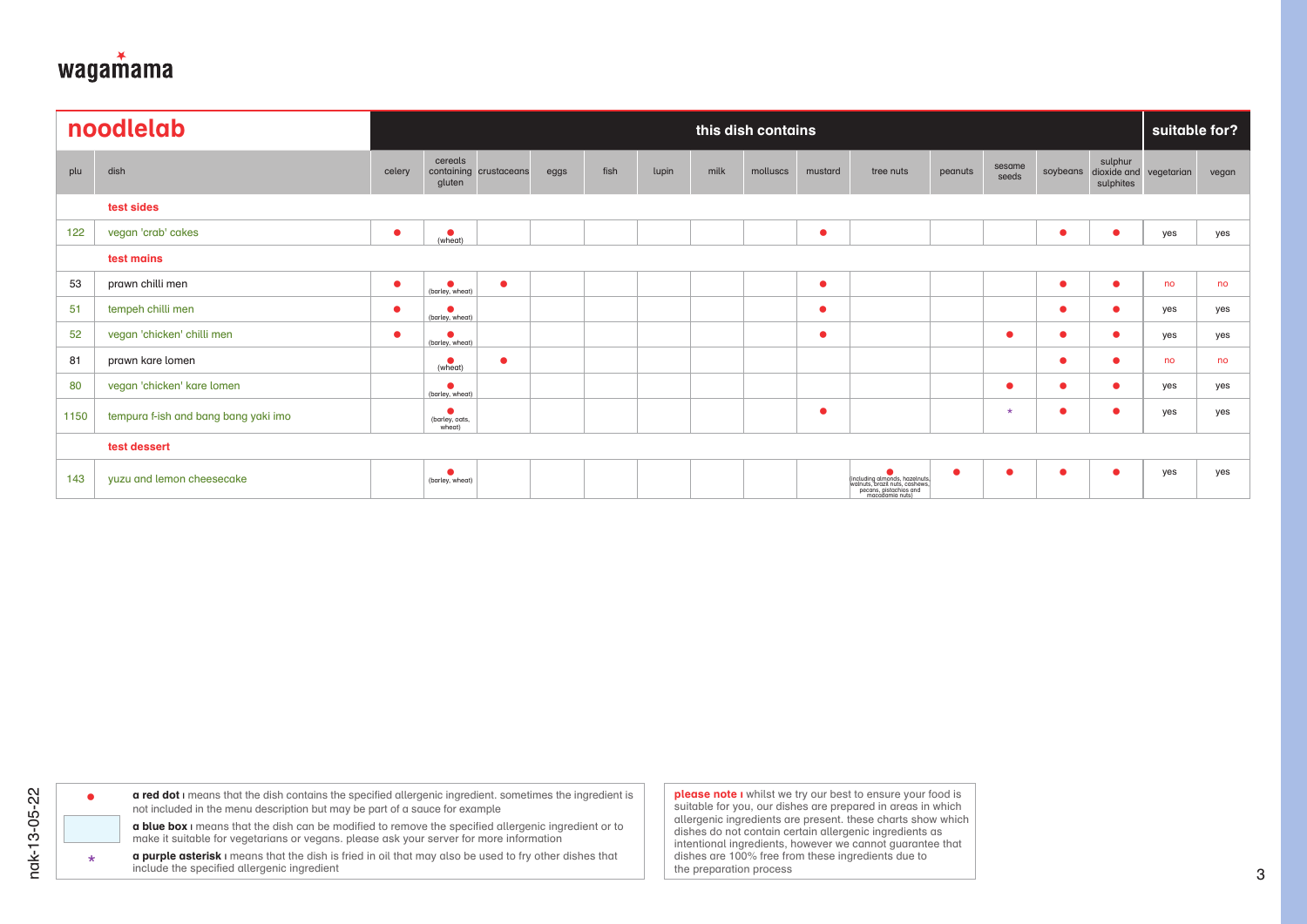

|     | sides                           |           |                              |                        |         |           |       |      | this dish contains |           |           |         |                 |               |                                     | suitable for? |       |
|-----|---------------------------------|-----------|------------------------------|------------------------|---------|-----------|-------|------|--------------------|-----------|-----------|---------|-----------------|---------------|-------------------------------------|---------------|-------|
| plu | dish                            | celery    | cereals<br>gluten            | containing crustaceans | eggs    | fish      | lupin | milk | molluscs           | mustard   | tree nuts | peanuts | sesame<br>seeds | soybeans      | sulphur<br>dioxide and<br>sulphites | vegetarian    | vegan |
| 104 | edamame with salt               |           | $($ wheat $)$                |                        |         |           |       |      |                    |           |           |         |                 | $\bullet$     |                                     | yes           | yes   |
| 104 | edamame with chilli garlic salt |           | $($ wheat $)$                |                        |         |           |       |      |                    |           |           |         |                 | $\bullet$     |                                     | yes           | yes   |
| 104 | edamame plain                   |           | $($ wheat $)$                |                        |         |           |       |      |                    |           |           |         |                 | ٠             |                                     | yes           | yes   |
| 110 | bang bang cauliflower           |           | $\bullet$<br>(barley, wheat) |                        |         |           |       |      |                    |           |           |         |                 | ٠             | ٠                                   | yes           | yes   |
| 106 | wok-fried greens                |           |                              |                        |         |           |       |      |                    |           |           |         |                 | ٠             |                                     | yes           | yes   |
| 119 | vegan chilli 'squid'            |           | (barley, wheat)              |                        |         |           |       |      |                    |           |           |         | $\bullet$       | ٠             | $\bullet$                           | yes           | yes   |
| 120 | sticky vegan 'ribs'             |           | ٠<br>(barley, wheat)         |                        |         |           |       |      |                    | $\bullet$ |           |         | $\bullet$       | $\bullet$     | ٠                                   | yes           | yes   |
| 95  | sticky miso corn                |           | (barley, wheat)              |                        |         |           |       |      |                    | $\bullet$ |           |         | $\bullet$       | $\bullet$     | $\bullet$                           | yes           | yes   |
| 97  | ssambap, chicken                |           |                              |                        |         |           |       |      |                    | $\bullet$ |           |         |                 | ٠             | $\bullet$                           | no            | no    |
| 98  | ssambap, tempeh                 | ٠         |                              |                        |         |           |       |      |                    | $\bullet$ |           |         |                 | $\bullet$     | ٠                                   | yes           | yes   |
| 94  | tama squid                      |           | $($ wheat $)$                | $\bullet$              | $\star$ | $\bullet$ |       |      | $\bullet$          |           |           |         |                 | ٠             |                                     | no            | no    |
| 103 | ebi katsu                       |           | $\bullet$<br>(barley, wheat) | ٠                      | ÷       | $\star$   |       |      |                    |           |           |         |                 | $\rightarrow$ | $\bullet$                           | no            | no    |
| 107 | chilli squid                    |           | $\star$                      | ÷                      | ÷       | $\star$   |       |      | ٠                  |           |           |         | c               |               | ٠                                   | no            | no    |
| 96  | prawn kushiyaki                 |           |                              | $\bullet$              |         | $\bullet$ |       |      |                    |           |           |         |                 | $\bullet$     | $\bullet$                           | no            | no    |
| 108 | chicken yakitori                | $\bullet$ | ٠<br>(barley, wheat)         |                        |         |           |       |      |                    | $\bullet$ |           |         | ٠               | $\bullet$     |                                     | no            | no    |
|     | exclusive to deliveroo          |           |                              |                        |         |           |       |      |                    |           |           |         |                 |               |                                     |               |       |
| 794 | chilli tama squid               |           | $($ wheat $)$                |                        | ÷       | $\bullet$ |       |      | ٠                  | $\bullet$ |           |         | $\bullet$       | ٠             |                                     | no            |       |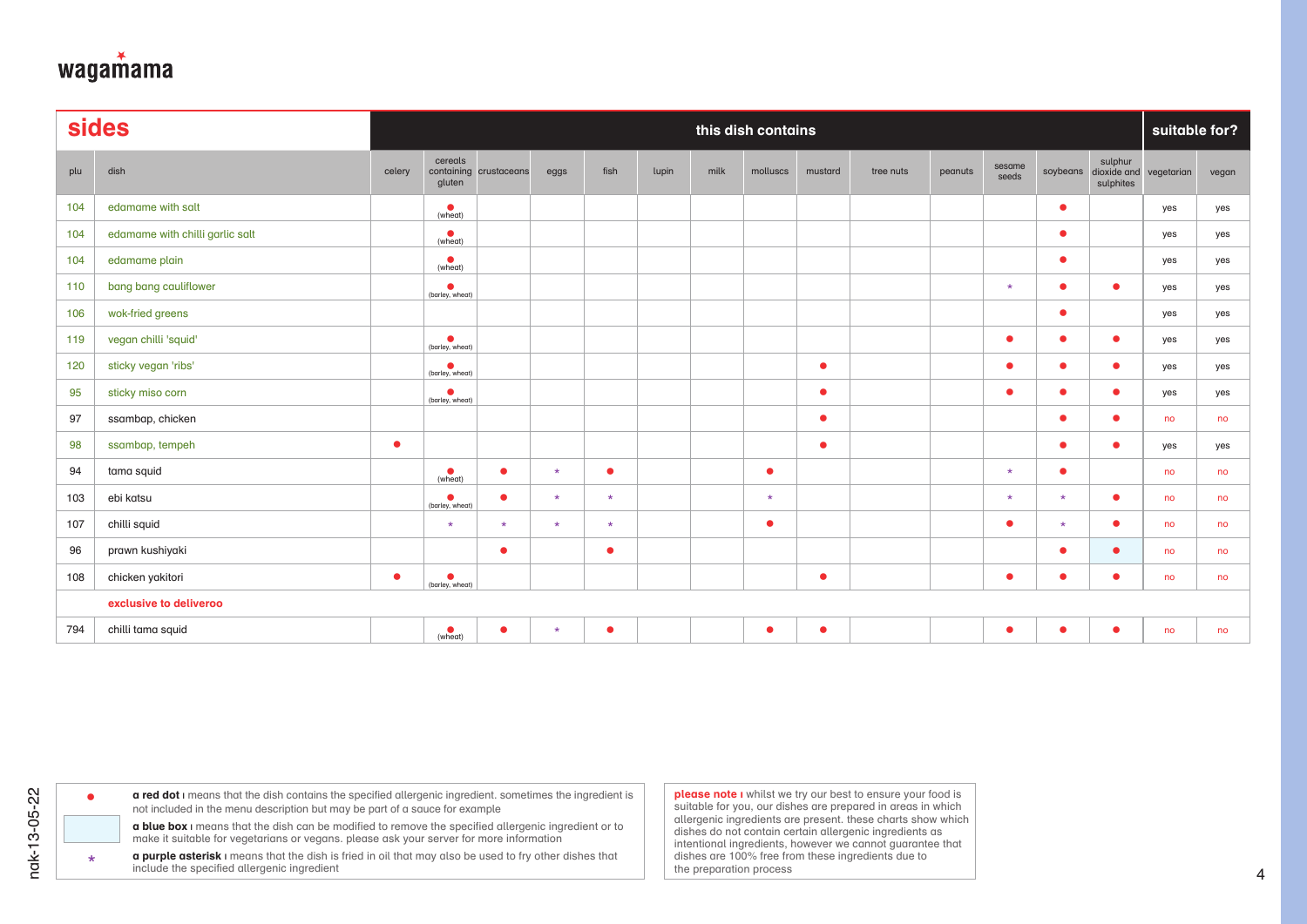

|     | hirata steamed buns            |        |                   |                        |      |      |       |      | this dish contains |         |           |         |                 |                                                         | suitable for? |       |
|-----|--------------------------------|--------|-------------------|------------------------|------|------|-------|------|--------------------|---------|-----------|---------|-----------------|---------------------------------------------------------|---------------|-------|
| plu | dish                           | celery | cereals<br>gluten | containing crustaceans | eggs | fish | lupin | milk | molluscs           | mustard | tree nuts | peanuts | sesame<br>seeds | sulphur<br>soybeans dioxide and vegetarian<br>sulphites |               | vegan |
| 118 | spicy teriyaki vegan 'chicken' |        | (barley, wheat)   |                        |      |      |       |      |                    |         |           |         |                 | ٠                                                       | yes           | yes   |
| 114 | mixed mushroom                 |        | (wheat)           |                        |      |      |       |      |                    |         |           |         |                 | $\star$                                                 | yes           | yes   |
| 116 | hoisin pulled duck             |        | (wheat)           |                        |      |      |       |      |                    |         |           |         |                 |                                                         | no            | no    |
| 113 | korean barbecue beef           |        | (barley, wheat)   |                        |      |      |       |      |                    |         |           |         |                 |                                                         | no            | no    |
| 115 | pork belly                     |        | (wheat)           |                        |      |      |       |      |                    |         |           |         | ÷               |                                                         | no            | no    |

|     | gyoza                          |        |                   |                        |      |         |       |      | this dish contains |         |           |         |                 |           |                                     | suitable for? |       |
|-----|--------------------------------|--------|-------------------|------------------------|------|---------|-------|------|--------------------|---------|-----------|---------|-----------------|-----------|-------------------------------------|---------------|-------|
| plu | dish                           | celery | cereals<br>gluten | containing crustaceans | eggs | fish    | lupin | milk | molluscs           | mustard | tree nuts | peanuts | sesame<br>seeds | soybeans  | sulphur<br>dioxide and<br>sulphites | vegetarian    | vegan |
| 101 | fried gyoza, yasai ı vegetable |        | $($ wheat $)$     |                        |      |         |       |      |                    |         |           |         | $\bullet$       | ٠         |                                     | yes           | yes   |
| 99  | fried gyoza, duck              |        | (barley, wheat)   | $\star$                | ÷    | $\star$ |       |      | $\star$            |         |           |         | $\bullet$       | ٠         |                                     | no            | no    |
| 100 | steamed gyoza, chicken         |        | (barley, wheat)   |                        |      |         |       |      |                    |         |           |         | $\bullet$       | $\bullet$ |                                     | no            | no    |
| 105 | steamed gyoza, pulled pork     |        | (barley, wheat)   |                        |      |         |       |      |                    |         |           |         |                 | ٠         | ●                                   | no            | no    |
|     |                                |        |                   |                        |      |         |       |      |                    |         |           |         |                 |           |                                     |               |       |
|     |                                |        |                   |                        |      |         |       |      |                    |         |           |         |                 |           |                                     |               |       |

**a red dot** ı means that the dish contains the specified allergenic ingredient. sometimes the ingredient is not included in the menu description but may be part of a sauce for example •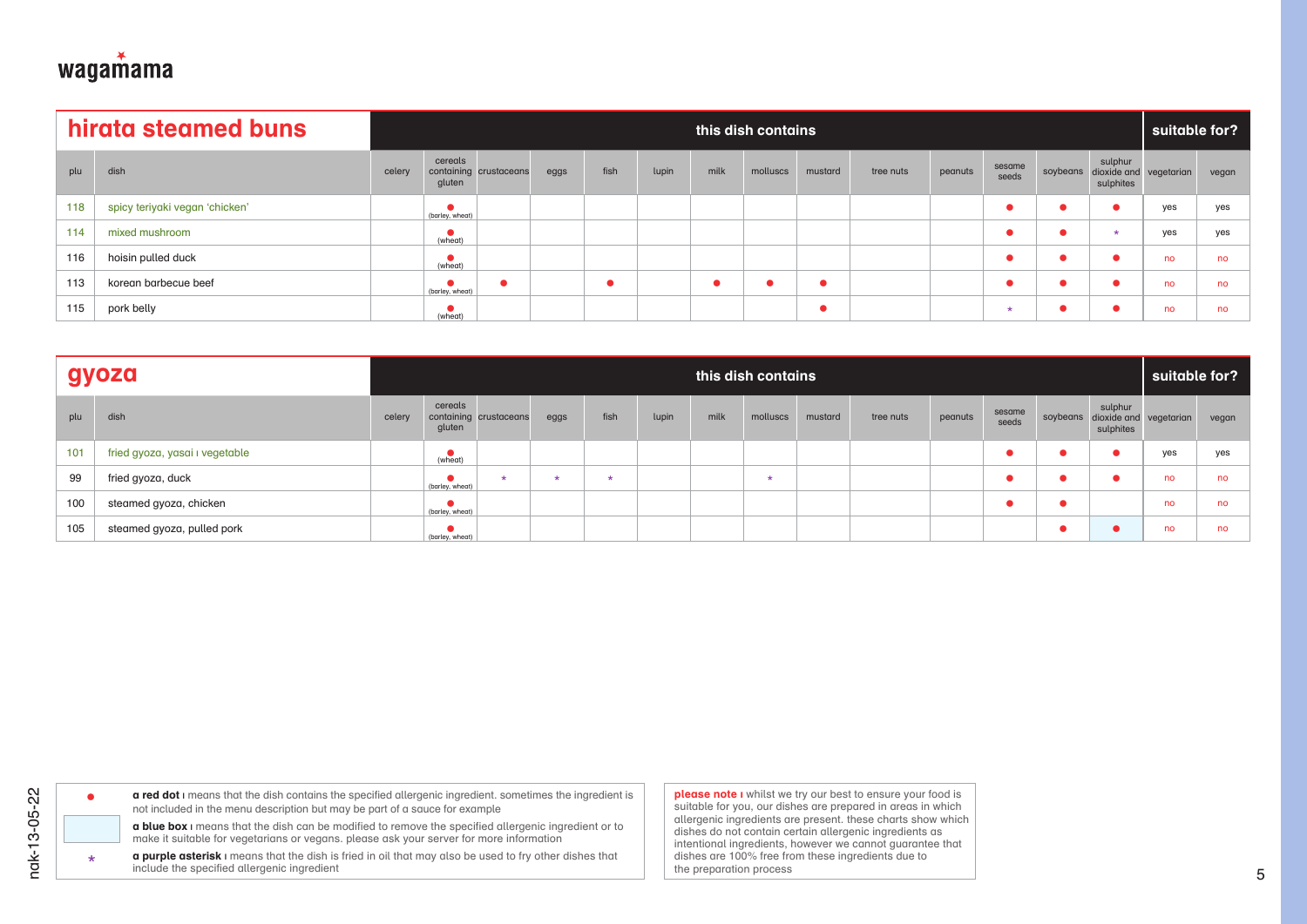

| cereals<br>sulphur<br>sesame<br>dish<br>celery<br>containing crustaceans<br>eggs<br>fish<br>lupin<br>milk<br>molluscs<br>mustard<br>tree nuts<br>peanuts<br>soybeans<br>dioxide and<br>vegetarian<br>seeds<br>gluten<br>sulphites<br>katsu salad, chicken<br>$\bullet$<br>$\star$<br>$\bullet$<br>$\star$<br>$\bullet$<br>$\bullet$<br>$\bullet$<br>٠<br>no<br>$($ wheat $)$<br>$\star$<br>katsu salad, tempeh<br>$\bullet$<br>$\bullet$<br>$\bullet$<br>$\bullet$<br>$($ wheat $)$<br>٠<br>yes<br>hiyashi bowl, teriyaki chicken<br>$\bullet$<br>$\bullet$<br>$\bullet$<br>$\bullet$<br>$\bullet$<br>no<br>(barley, wheat)<br>65<br>hiyashi bowl, miso mixed vegetable<br>$\bullet$<br>$\bullet$<br>$($ wheat $)$<br>٠<br>٠<br>yes<br>64<br>hiyashi bowl, teriyaki shredded duck<br>$\bullet$<br>٠<br>$\bullet$<br>no<br>(barley, wheat)<br>$\bullet$<br>231<br>shu's 'shiok' jackfruit<br>٠<br>$\bullet$<br>yes<br>shu's 'shiok' chicken<br>$\bullet$<br>٠<br>no<br>$\bullet$<br>spicy miso mackerel<br>$\bullet$<br>$\bullet$<br>$\bullet$<br>$\bullet$<br>no<br>(barley, wheat)<br>$\bullet$ |     | kokoro bowls |  |  |  | this dish contains |  |  |  | suitable for? |       |
|--------------------------------------------------------------------------------------------------------------------------------------------------------------------------------------------------------------------------------------------------------------------------------------------------------------------------------------------------------------------------------------------------------------------------------------------------------------------------------------------------------------------------------------------------------------------------------------------------------------------------------------------------------------------------------------------------------------------------------------------------------------------------------------------------------------------------------------------------------------------------------------------------------------------------------------------------------------------------------------------------------------------------------------------------------------------------------------------------|-----|--------------|--|--|--|--------------------|--|--|--|---------------|-------|
|                                                                                                                                                                                                                                                                                                                                                                                                                                                                                                                                                                                                                                                                                                                                                                                                                                                                                                                                                                                                                                                                                                  | plu |              |  |  |  |                    |  |  |  |               | vegan |
|                                                                                                                                                                                                                                                                                                                                                                                                                                                                                                                                                                                                                                                                                                                                                                                                                                                                                                                                                                                                                                                                                                  | 74  |              |  |  |  |                    |  |  |  |               | no    |
|                                                                                                                                                                                                                                                                                                                                                                                                                                                                                                                                                                                                                                                                                                                                                                                                                                                                                                                                                                                                                                                                                                  | 77  |              |  |  |  |                    |  |  |  |               | yes   |
|                                                                                                                                                                                                                                                                                                                                                                                                                                                                                                                                                                                                                                                                                                                                                                                                                                                                                                                                                                                                                                                                                                  | 63  |              |  |  |  |                    |  |  |  |               | no    |
|                                                                                                                                                                                                                                                                                                                                                                                                                                                                                                                                                                                                                                                                                                                                                                                                                                                                                                                                                                                                                                                                                                  |     |              |  |  |  |                    |  |  |  |               | yes   |
|                                                                                                                                                                                                                                                                                                                                                                                                                                                                                                                                                                                                                                                                                                                                                                                                                                                                                                                                                                                                                                                                                                  |     |              |  |  |  |                    |  |  |  |               | no    |
|                                                                                                                                                                                                                                                                                                                                                                                                                                                                                                                                                                                                                                                                                                                                                                                                                                                                                                                                                                                                                                                                                                  |     |              |  |  |  |                    |  |  |  |               | yes   |
|                                                                                                                                                                                                                                                                                                                                                                                                                                                                                                                                                                                                                                                                                                                                                                                                                                                                                                                                                                                                                                                                                                  | 230 |              |  |  |  |                    |  |  |  |               | no    |
|                                                                                                                                                                                                                                                                                                                                                                                                                                                                                                                                                                                                                                                                                                                                                                                                                                                                                                                                                                                                                                                                                                  | 85  |              |  |  |  |                    |  |  |  |               | no    |
|                                                                                                                                                                                                                                                                                                                                                                                                                                                                                                                                                                                                                                                                                                                                                                                                                                                                                                                                                                                                                                                                                                  |     |              |  |  |  |                    |  |  |  |               |       |
|                                                                                                                                                                                                                                                                                                                                                                                                                                                                                                                                                                                                                                                                                                                                                                                                                                                                                                                                                                                                                                                                                                  |     |              |  |  |  |                    |  |  |  |               |       |
| please note I whilst we try our best to ensure your food is<br>a red dot I means that the dish contains the specified allergenic ingredient. sometimes the ingredient is<br>$\bullet$<br>suitable for you, our dishes are prepared in areas in which<br>not included in the menu description but may be part of a sauce for example                                                                                                                                                                                                                                                                                                                                                                                                                                                                                                                                                                                                                                                                                                                                                              |     |              |  |  |  |                    |  |  |  |               |       |
| allergenic ingredients are present. these charts show which<br>a blue box I means that the dish can be modified to remove the specified allergenic ingredient or to<br>dishes do not contain certain allergenic ingredients as<br>make it suitable for vegetarians or vegans. please ask your server for more information<br>intentional ingredients, however we cannot guarantee that                                                                                                                                                                                                                                                                                                                                                                                                                                                                                                                                                                                                                                                                                                           |     |              |  |  |  |                    |  |  |  |               |       |

nak-13-05-22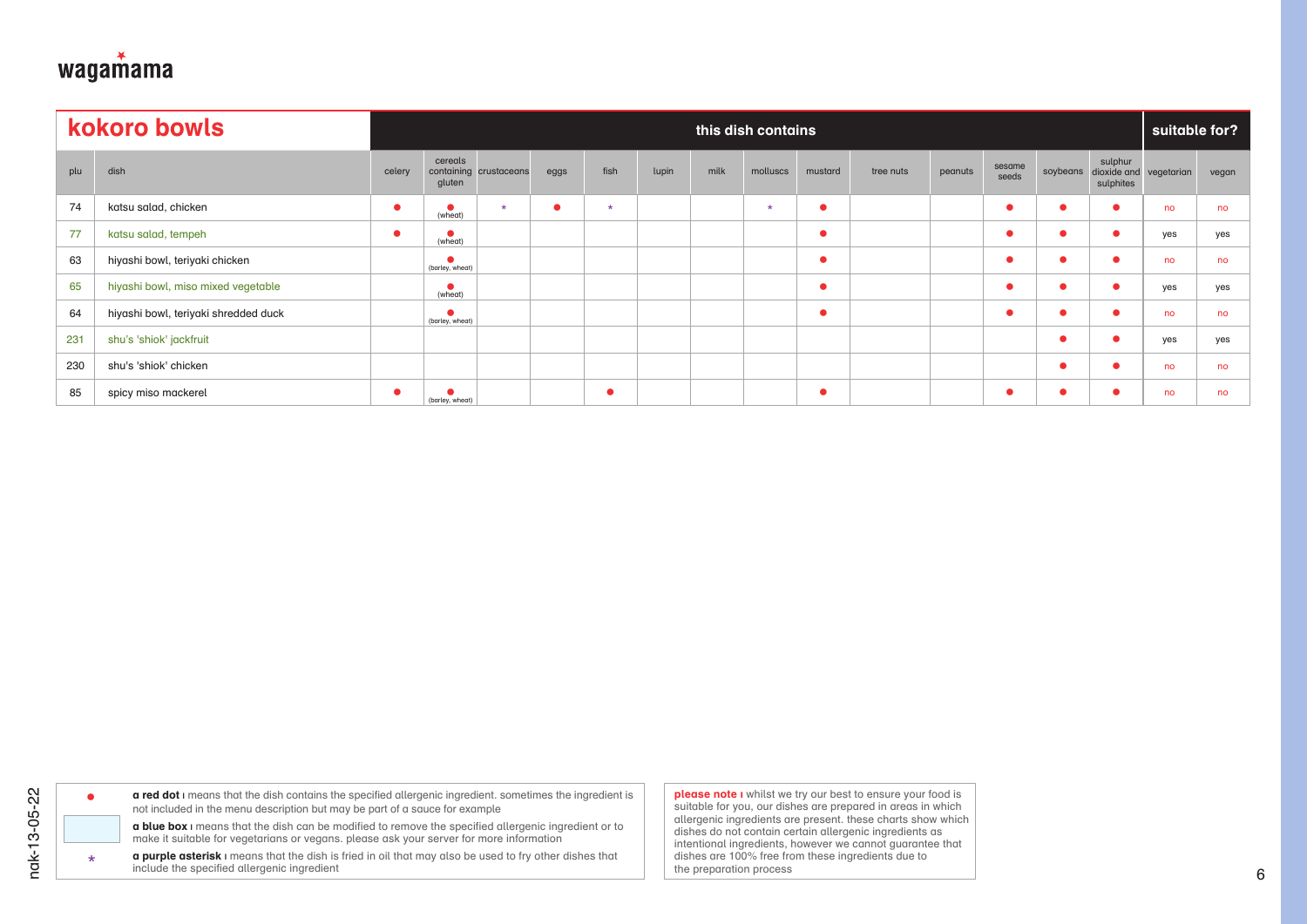

|      | teppanyaki                    |        |                              |                        |           |           |       |      | this dish contains |         |           |         |                 |           |                                     | suitable for? |       |
|------|-------------------------------|--------|------------------------------|------------------------|-----------|-----------|-------|------|--------------------|---------|-----------|---------|-----------------|-----------|-------------------------------------|---------------|-------|
| plu  | dish                          | celery | cereals<br>gluten            | containing crustaceans | eggs      | fish      | lupin | milk | molluscs           | mustard | tree nuts | peanuts | sesame<br>seeds | soybeans  | sulphur<br>dioxide and<br>sulphites | vegetarian    | vegan |
| 40   | yaki soba, chicken and prawn  |        | $($ wheat $)$                | $\bullet$              | $\bullet$ |           |       |      |                    |         |           |         | $\bullet$       | $\bullet$ |                                     | no            | no    |
| 41   | yaki soba, yasai ı mushroom   |        | ٠<br>(barley, wheat)         |                        | $\bullet$ |           |       |      |                    |         |           |         | $\bullet$       | $\bullet$ |                                     | yes           | no    |
| 1141 | yasai yaki soba, udon noodles |        | 0<br>(barley, wheat)         |                        |           |           |       |      |                    |         |           |         | $\bullet$       | $\bullet$ |                                     | yes           | yes   |
| 1141 | yasai yaki soba, rice noodles |        | ٠<br>(barley, wheat)         |                        |           |           |       |      |                    |         |           |         | $\bullet$       | $\bullet$ |                                     | yes           | yes   |
| 48   | pad thai, chicken and prawn   |        | (barley, wheat)              | ×                      | $\bullet$ | $\bullet$ |       |      |                    |         |           |         |                 | $\bullet$ |                                     | no            | no    |
| 47   | pad thai, yasai ı tofu        |        | (barley, wheat)              |                        | $\bullet$ |           |       |      |                    |         |           |         |                 | ٠         | $\bullet$                           | yes           | no    |
| 1147 | yasai pad thai                |        | ٠<br>(barley, wheat)         |                        |           |           |       |      |                    |         |           |         |                 | $\bullet$ | ٠                                   | yes           | yes   |
| 45   | teriyaki soba, steak          |        | $\bullet$<br>(barley, wheat) |                        | $\bullet$ |           |       |      |                    |         |           |         | $\bullet$       | $\bullet$ | $\bullet$                           | no            | no    |
| 46   | teriyaki soba, salmon         |        | (barley, wheat)              |                        | Ō         | $\bullet$ |       |      |                    |         |           |         | $\bullet$       | $\bullet$ | $\bullet$                           | no            | no    |
| 42   | yaki udon                     |        | $($ wheat $)$                |                        | $\bullet$ | $\bullet$ |       |      |                    |         |           |         | $\bullet$       | $\bullet$ |                                     | no            | no    |
| 44   | ginger chicken udon           |        | $($ wheat $)$                |                        | $\bullet$ |           |       |      |                    |         |           |         |                 | $\bullet$ |                                     | no            | no    |
|      |                               |        |                              |                        |           |           |       |      |                    |         |           |         |                 |           |                                     |               |       |
|      |                               |        |                              |                        |           |           |       |      |                    |         |           |         |                 |           |                                     |               |       |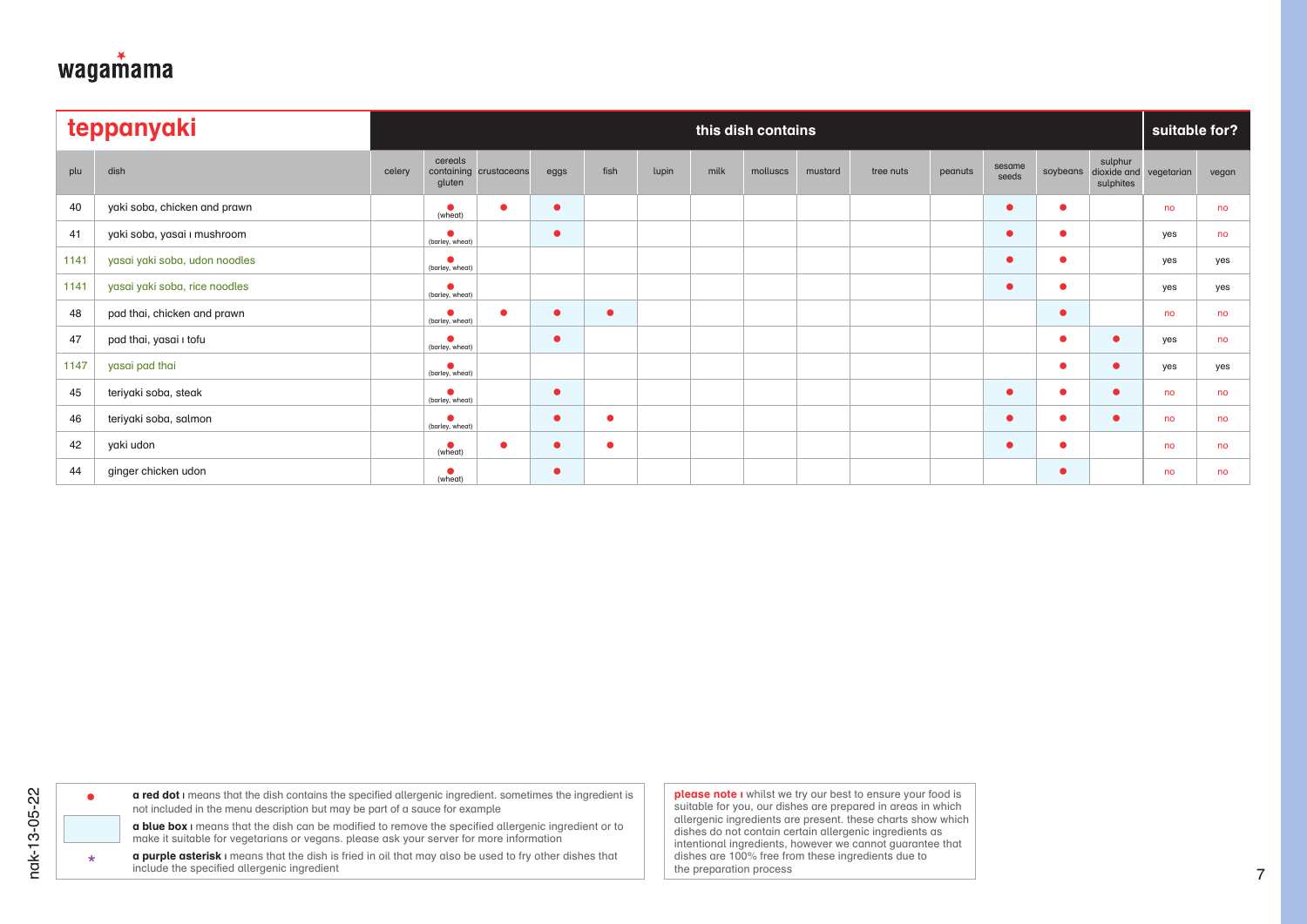

|           | ramen                                                                                                                                                                                    |           |                              |                        |           |           |       |           | this dish contains |           |                                                                                                                            |         |                 |           |                                     | suitable for? |       |
|-----------|------------------------------------------------------------------------------------------------------------------------------------------------------------------------------------------|-----------|------------------------------|------------------------|-----------|-----------|-------|-----------|--------------------|-----------|----------------------------------------------------------------------------------------------------------------------------|---------|-----------------|-----------|-------------------------------------|---------------|-------|
| plu       | dish                                                                                                                                                                                     | celery    | cereals<br>gluten            | containing crustaceans | eggs      | fish      | lupin | milk      | molluscs           | mustard   | tree nuts                                                                                                                  | peanuts | sesame<br>seeds | soybeans  | sulphur<br>dioxide and<br>sulphites | vegetarian    | vegan |
| 28        | teriyaki vegan 'chicken'                                                                                                                                                                 | $\bullet$ | (barley, wheat)              |                        |           |           |       |           |                    |           |                                                                                                                            |         | $\bullet$       | $\bullet$ | ٠                                   | yes           | yes   |
| 22        | spicy vegan short 'rib'                                                                                                                                                                  | $\bullet$ | (barley, wheat)              |                        |           |           |       |           |                    | $\bullet$ |                                                                                                                            |         | $\bullet$       | ٠         | $\bullet$                           | yes           | yes   |
| 23        | kare burosu                                                                                                                                                                              | $\bullet$ | (barley, wheat)              |                        |           |           |       |           |                    | $\bullet$ |                                                                                                                            |         | $\bullet$       | ٠         |                                     | yes           | yes   |
| 35        | miso-glazed cod                                                                                                                                                                          | $\bullet$ | $($ wheat $)$                | $\bullet$              | $\bullet$ | $\bullet$ |       | $\bullet$ | ٠                  | $\bullet$ |                                                                                                                            |         |                 | $\bullet$ |                                     | no            | no    |
| 20        | grilled chicken                                                                                                                                                                          |           | $($ wheat $)$                |                        | $\bullet$ | $\bullet$ |       |           |                    |           |                                                                                                                            |         |                 | $\bullet$ |                                     | no            | no    |
| 24        | chilli ramen, steak                                                                                                                                                                      |           | $\bullet$<br>(barley, wheat) |                        | $\bullet$ |           |       |           |                    |           |                                                                                                                            |         |                 | $\bullet$ | $\bullet$                           | no            | no    |
| 25        | chilli ramen, chicken                                                                                                                                                                    |           | (barley, wheat)              |                        | $\bullet$ |           |       |           |                    |           |                                                                                                                            |         |                 | $\bullet$ | ٠                                   | no            | no    |
| 30        | tantanmen beef brisket                                                                                                                                                                   | $\bullet$ | (barley, wheat)              | $\bullet$              |           | $\bullet$ |       | $\bullet$ | $\bullet$          | $\bullet$ |                                                                                                                            |         | ٠               | ٠         | ٠                                   | no            | no    |
| 31        | shirodashi pork belly                                                                                                                                                                    |           | (barley, wheat)              |                        | $\bullet$ | $\bullet$ |       | ٠         | $\bullet$          |           |                                                                                                                            |         |                 | ٠         | $\bullet$                           | no            | no    |
|           | light chicken broth                                                                                                                                                                      |           |                              |                        |           |           |       |           |                    |           |                                                                                                                            |         |                 |           |                                     | no            | no    |
|           | light vegetable broth                                                                                                                                                                    | $\bullet$ |                              |                        |           |           |       |           |                    |           |                                                                                                                            |         |                 |           |                                     | yes           | yes   |
|           | spicy chicken broth                                                                                                                                                                      |           | barley, wheat                |                        |           |           |       |           |                    |           |                                                                                                                            |         |                 |           | ٠                                   | no            | no    |
|           | spicy vegetable broth                                                                                                                                                                    | $\bullet$ | (barley, wheat               |                        |           |           |       |           |                    |           |                                                                                                                            |         |                 |           |                                     | yes           | yes   |
|           | rich chicken broth                                                                                                                                                                       |           | $($ wheat $)$                |                        |           | $\bullet$ |       |           |                    |           |                                                                                                                            |         |                 | $\bullet$ |                                     | no            | no    |
|           |                                                                                                                                                                                          |           |                              |                        |           |           |       |           |                    |           |                                                                                                                            |         |                 |           |                                     |               |       |
| $\bullet$ | a red dot I means that the dish contains the specified allergenic ingredient. sometimes the ingredient is<br>not included in the menu description but may be part of a sauce for example |           |                              |                        |           |           |       |           |                    |           | please note I whilst we try our best to ensure your food is<br>suitable for you, our dishes are prepared in areas in which |         |                 |           |                                     |               |       |

nak-13-05-22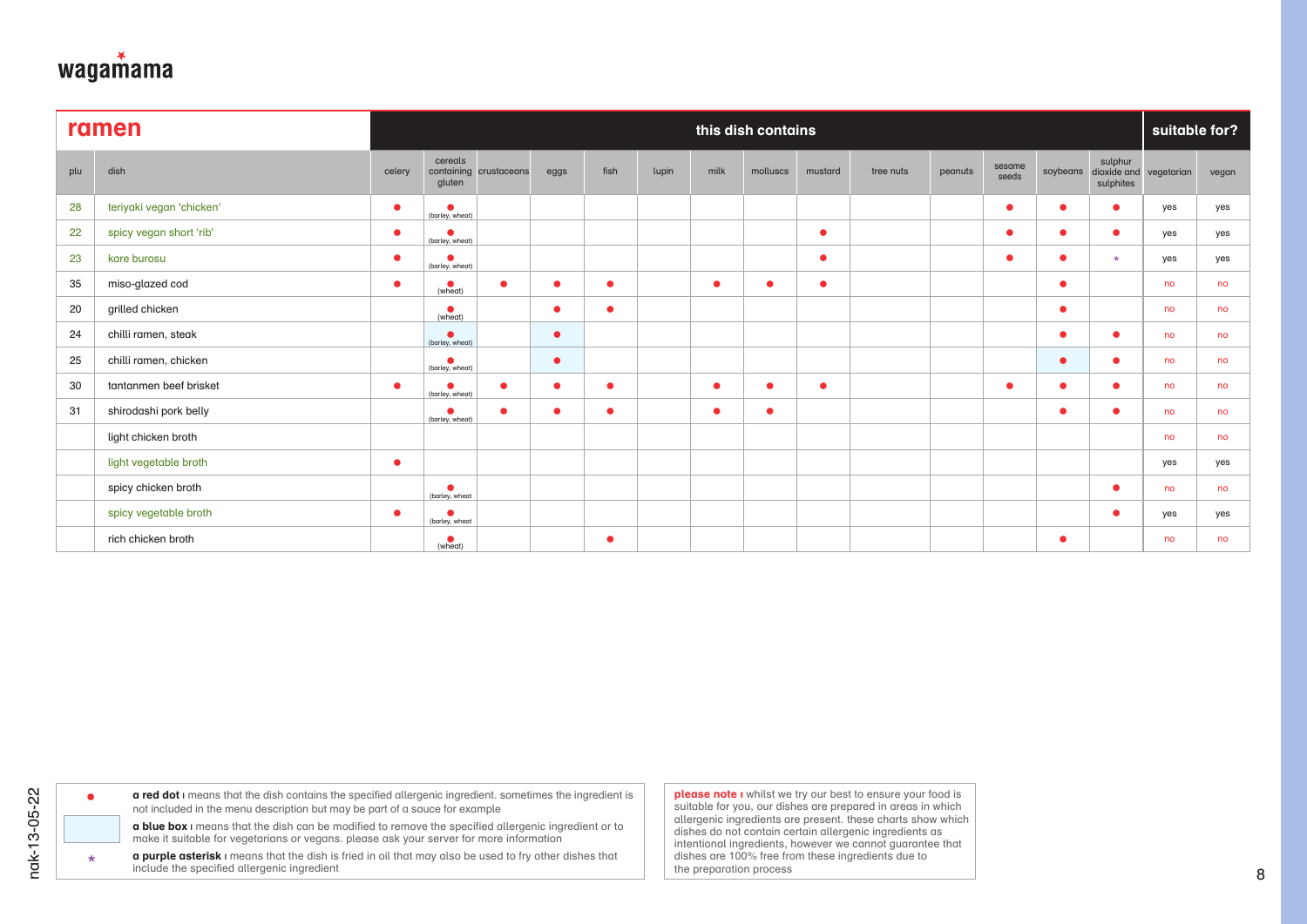## wagamama

|     | donburi                        |        |                   |                        |      |      |       |      | this dish contains |         |           |         |                 |                      | suitable for?                   |       |
|-----|--------------------------------|--------|-------------------|------------------------|------|------|-------|------|--------------------|---------|-----------|---------|-----------------|----------------------|---------------------------------|-------|
| plu | dish                           | celery | cereals<br>gluten | containing crustaceans | eggs | fish | lupin | milk | molluscs           | mustard | tree nuts | peanuts | sesame<br>seeds | sulphur<br>sulphites | soybeans dioxide and vegetarian | vegan |
| 84  | no duck donburi                |        | (barley, wheat)   |                        |      |      |       |      |                    |         |           |         |                 |                      | yes                             | yes   |
| 69  | teriyaki donburi, beef brisket |        | (barley, wheat)   |                        |      |      |       |      |                    |         |           |         |                 |                      | no                              | no    |
| 70  | teriyaki donburi, chicken      |        | (barley, wheat)   |                        |      |      |       |      |                    |         |           |         |                 |                      | no                              | no    |
| 89  | grilled duck                   |        | (barley, wheat)   |                        |      |      |       |      |                    |         |           |         |                 |                      | no                              | no    |

|              | <b>CUITY</b>                                                                                                                                                                                                                                                                                                                                                                                                                                                                                                                                         |        |                   |                        |      |         |       |                         | this dish contains |           |                                                                                                                                                                                                                                                                                                                                                                         |         |                 |           |                                     | suitable for? |       |
|--------------|------------------------------------------------------------------------------------------------------------------------------------------------------------------------------------------------------------------------------------------------------------------------------------------------------------------------------------------------------------------------------------------------------------------------------------------------------------------------------------------------------------------------------------------------------|--------|-------------------|------------------------|------|---------|-------|-------------------------|--------------------|-----------|-------------------------------------------------------------------------------------------------------------------------------------------------------------------------------------------------------------------------------------------------------------------------------------------------------------------------------------------------------------------------|---------|-----------------|-----------|-------------------------------------|---------------|-------|
| plu          | dish                                                                                                                                                                                                                                                                                                                                                                                                                                                                                                                                                 | celery | cereals<br>gluten | containing crustaceans | eggs | fish    | lupin | milk                    | molluscs           | mustard   | tree nuts                                                                                                                                                                                                                                                                                                                                                               | peanuts | sesame<br>seeds | soybeans  | sulphur<br>dioxide and<br>sulphites | vegetarian    | vegan |
| 79           | raisukaree, prawn                                                                                                                                                                                                                                                                                                                                                                                                                                                                                                                                    |        |                   | $\bullet$              |      |         |       |                         |                    |           |                                                                                                                                                                                                                                                                                                                                                                         |         | $\bullet$       | ٠         |                                     | no            | no    |
| 75           | raisukaree, chicken                                                                                                                                                                                                                                                                                                                                                                                                                                                                                                                                  |        |                   |                        |      |         |       |                         |                    |           |                                                                                                                                                                                                                                                                                                                                                                         |         | $\bullet$       | ٠         |                                     | no            | no    |
| 76           | raisukaree, tofu                                                                                                                                                                                                                                                                                                                                                                                                                                                                                                                                     |        |                   |                        |      |         |       |                         |                    |           |                                                                                                                                                                                                                                                                                                                                                                         |         | $\bullet$       | ٠         | $\bullet$                           | yes           | yes   |
| 93           | firecracker, prawn                                                                                                                                                                                                                                                                                                                                                                                                                                                                                                                                   |        | (barley, wheat)   | G                      |      |         |       |                         |                    |           |                                                                                                                                                                                                                                                                                                                                                                         |         | $\bullet$       | ٠         |                                     | no            | no    |
| 92           | firecracker, chicken                                                                                                                                                                                                                                                                                                                                                                                                                                                                                                                                 |        | (barley, wheat)   |                        |      |         |       |                         |                    |           |                                                                                                                                                                                                                                                                                                                                                                         |         | $\bullet$       | ٠         | ●                                   | no            | no    |
| 91           | firecracker, tofu                                                                                                                                                                                                                                                                                                                                                                                                                                                                                                                                    |        | (barley, wheat)   |                        |      |         |       |                         |                    |           |                                                                                                                                                                                                                                                                                                                                                                         |         | $\bullet$       | ٠         | ▲                                   | yes           | yes   |
| 1171         | vegatsu, regular                                                                                                                                                                                                                                                                                                                                                                                                                                                                                                                                     |        | $($ wheat $)$     |                        |      |         |       |                         |                    | ٠         |                                                                                                                                                                                                                                                                                                                                                                         |         | $\bullet$       | ٠         |                                     | yes           | yes   |
| 668          | vegatsu, hot                                                                                                                                                                                                                                                                                                                                                                                                                                                                                                                                         |        | (barley, wheat)   |                        |      |         |       |                         |                    | $\bullet$ |                                                                                                                                                                                                                                                                                                                                                                         |         | $\bullet$       | ٠         | ٠                                   | yes           | yes   |
| 71           | katsu curry, chicken                                                                                                                                                                                                                                                                                                                                                                                                                                                                                                                                 |        | $($ wheat $)$     | $\star$                |      | $\star$ |       |                         |                    | $\bullet$ |                                                                                                                                                                                                                                                                                                                                                                         |         | $\star$         | ٠         |                                     | no            | no    |
| 73           | grilled chicken katsu                                                                                                                                                                                                                                                                                                                                                                                                                                                                                                                                |        | $($ wheat $)$     |                        |      |         |       |                         |                    | $\bullet$ |                                                                                                                                                                                                                                                                                                                                                                         |         |                 | $\bullet$ |                                     | no            | no    |
| 72           | katsu curry, yasai ı sweet potato. aubergine.<br>butternut squash                                                                                                                                                                                                                                                                                                                                                                                                                                                                                    |        | $($ wheat $)$     |                        |      |         |       |                         |                    | ٠         |                                                                                                                                                                                                                                                                                                                                                                         |         |                 | ٠         |                                     | yes           | yes   |
| 666          | hot katsu curry, chicken                                                                                                                                                                                                                                                                                                                                                                                                                                                                                                                             |        | (barley, wheat)   | $\star$                |      | $\star$ |       |                         |                    | $\bullet$ |                                                                                                                                                                                                                                                                                                                                                                         |         | $\star$         | ٠         | ≏                                   | no            | no    |
| 667          | hot katsu curry, yasai ı sweet potato. aubergine.<br>butternut squash                                                                                                                                                                                                                                                                                                                                                                                                                                                                                |        | (barley, wheat)   |                        |      |         |       |                         |                    | ٠         |                                                                                                                                                                                                                                                                                                                                                                         |         |                 | ٠         |                                     | yes           | yes   |
| ٠<br>$\star$ | a red dot I means that the dish contains the specified allergenic ingredient. sometimes the ingredient is<br>not included in the menu description but may be part of a sauce for example<br>a blue box I means that the dish can be modified to remove the specified allergenic ingredient or to<br>make it suitable for vegetarians or vegans. please ask your server for more information<br>a purple asterisk I means that the dish is fried in oil that may also be used to fry other dishes that<br>include the specified allergenic ingredient |        |                   |                        |      |         |       | the preparation process |                    |           | please note I whilst we try our best to ensure your food is<br>suitable for you, our dishes are prepared in areas in which<br>allergenic ingredients are present. these charts show which<br>dishes do not contain certain allergenic ingredients as<br>intentional ingredients, however we cannot guarantee that<br>dishes are 100% free from these ingredients due to |         |                 |           |                                     |               |       |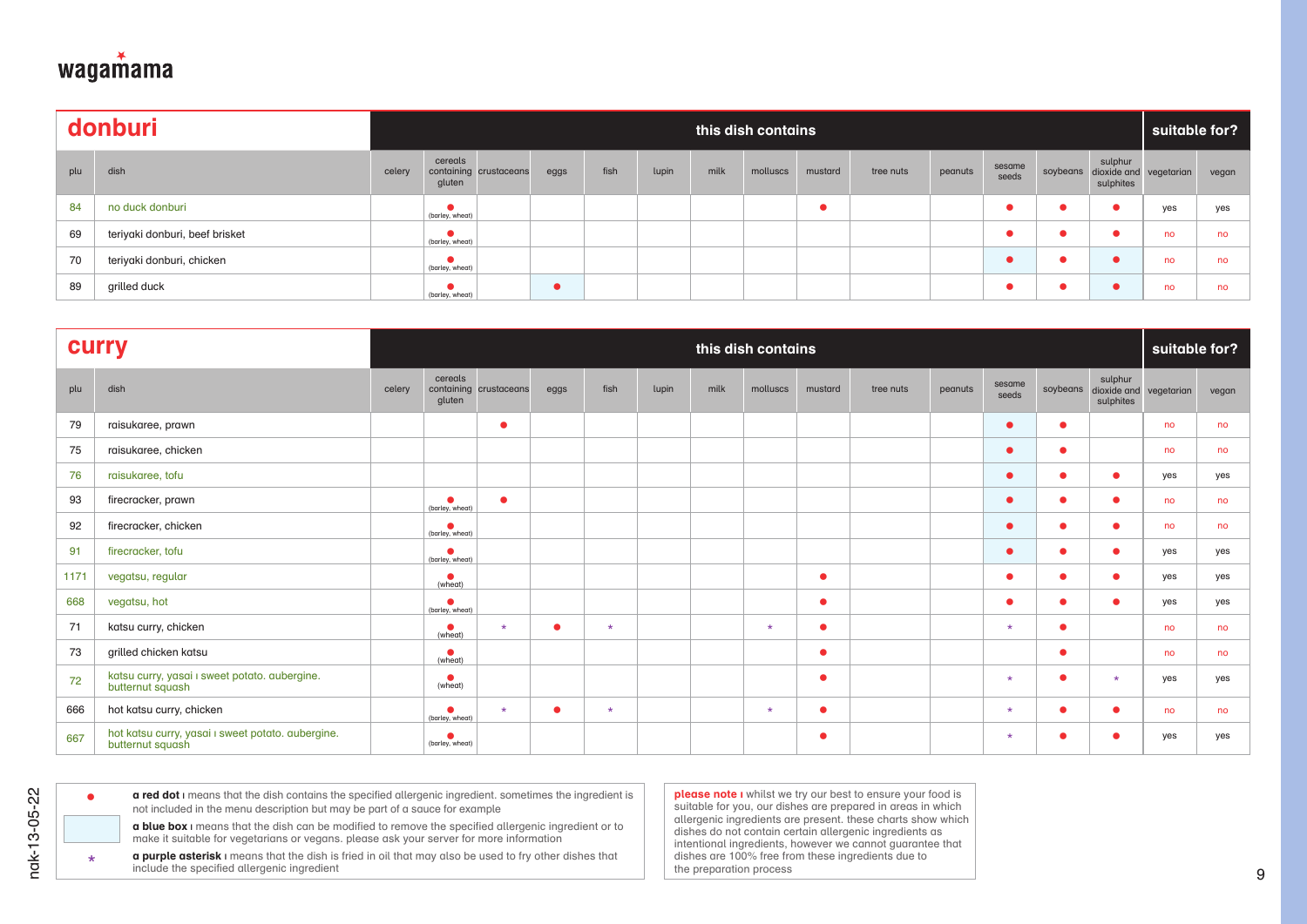

|     | extras                           |        |                              |                        |           |      |       |      | this dish contains |           |           |         |                 |           |                                     | suitable for? |       |
|-----|----------------------------------|--------|------------------------------|------------------------|-----------|------|-------|------|--------------------|-----------|-----------|---------|-----------------|-----------|-------------------------------------|---------------|-------|
| plu | dish                             | celery | cereals<br>gluten            | containing crustaceans | eggs      | fish | lupin | milk | molluscs           | mustard   | tree nuts | peanuts | sesame<br>seeds | soybeans  | sulphur<br>dioxide and<br>sulphites | vegetarian    | vegan |
| 304 | japanese pickles                 |        | $($ wheat $)$                |                        |           |      |       |      |                    |           |           |         |                 | $\bullet$ |                                     | yes           | yes   |
| 303 | chillies                         |        |                              |                        |           |      |       |      |                    |           |           |         |                 |           |                                     | yes           | yes   |
| 302 | miso soup. japanese pickles      |        | $($ wheat $)$                |                        |           |      |       |      |                    |           |           |         |                 | $\bullet$ |                                     | yes           | yes   |
| 309 | coconut and sriracha vegan 'egg' |        | $($ wheat $)$                |                        |           |      |       |      |                    | ٠         |           |         | ٠               | ٠         | ٠                                   | yes           | yes   |
| 306 | kimchee                          |        |                              |                        |           |      |       |      |                    |           |           |         |                 |           |                                     | yes           | yes   |
| 307 | chilli sambal paste              |        |                              |                        |           |      |       |      |                    |           |           |         |                 |           | ٠                                   | yes           | yes   |
| 305 | tea-stained egg                  |        |                              |                        | ٠         |      |       |      |                    |           |           |         |                 | ٠         |                                     | yes           | no    |
| 300 | white rice                       |        |                              |                        |           |      |       |      |                    |           |           |         |                 |           |                                     | yes           | yes   |
| 300 | brown rice                       |        |                              |                        |           |      |       |      |                    |           |           |         |                 |           |                                     | yes           | yes   |
| 300 | sticky white rice                |        |                              |                        |           |      |       |      |                    |           |           |         |                 |           |                                     | yes           | yes   |
| 301 | soba noodles                     |        | $($ wheat $)$                |                        | $\bullet$ |      |       |      |                    |           |           |         |                 |           |                                     | yes           | no    |
| 301 | udon noodles                     |        | $($ wheat $)$                |                        |           |      |       |      |                    |           |           |         |                 |           |                                     | yes           | yes   |
| 301 | rice noodles                     |        |                              |                        |           |      |       |      |                    |           |           |         |                 |           |                                     | yes           | yes   |
| 204 | hot katsu sauce                  |        | (barley, wheat)              |                        |           |      |       |      |                    | ٠         |           |         |                 | ٠         |                                     | yes           | yes   |
| 204 | katsu sauce                      |        | $($ wheat $)$                |                        |           |      |       |      |                    | $\bullet$ |           |         |                 |           |                                     | yes           | yes   |
| 204 | raisukaree sauce                 |        |                              |                        |           |      |       |      |                    |           |           |         |                 | ٠         |                                     | yes           | yes   |
| 204 | firecracker sauce                |        | ٠<br>(barley, wheat)         |                        |           |      |       |      |                    |           |           |         |                 | ٠         |                                     | yes           | yes   |
| 334 | shichimi                         |        |                              |                        |           |      |       |      |                    |           |           |         | $\bullet$       |           |                                     | yes           | yes   |
| 339 | amai sauce                       |        | $\bullet$<br>(barley, wheat) |                        |           |      |       |      |                    |           |           |         |                 | $\bullet$ |                                     | yes           | yes   |
| 333 | chilli oil                       |        |                              |                        |           |      |       |      |                    |           |           |         |                 |           |                                     | yes           | yes   |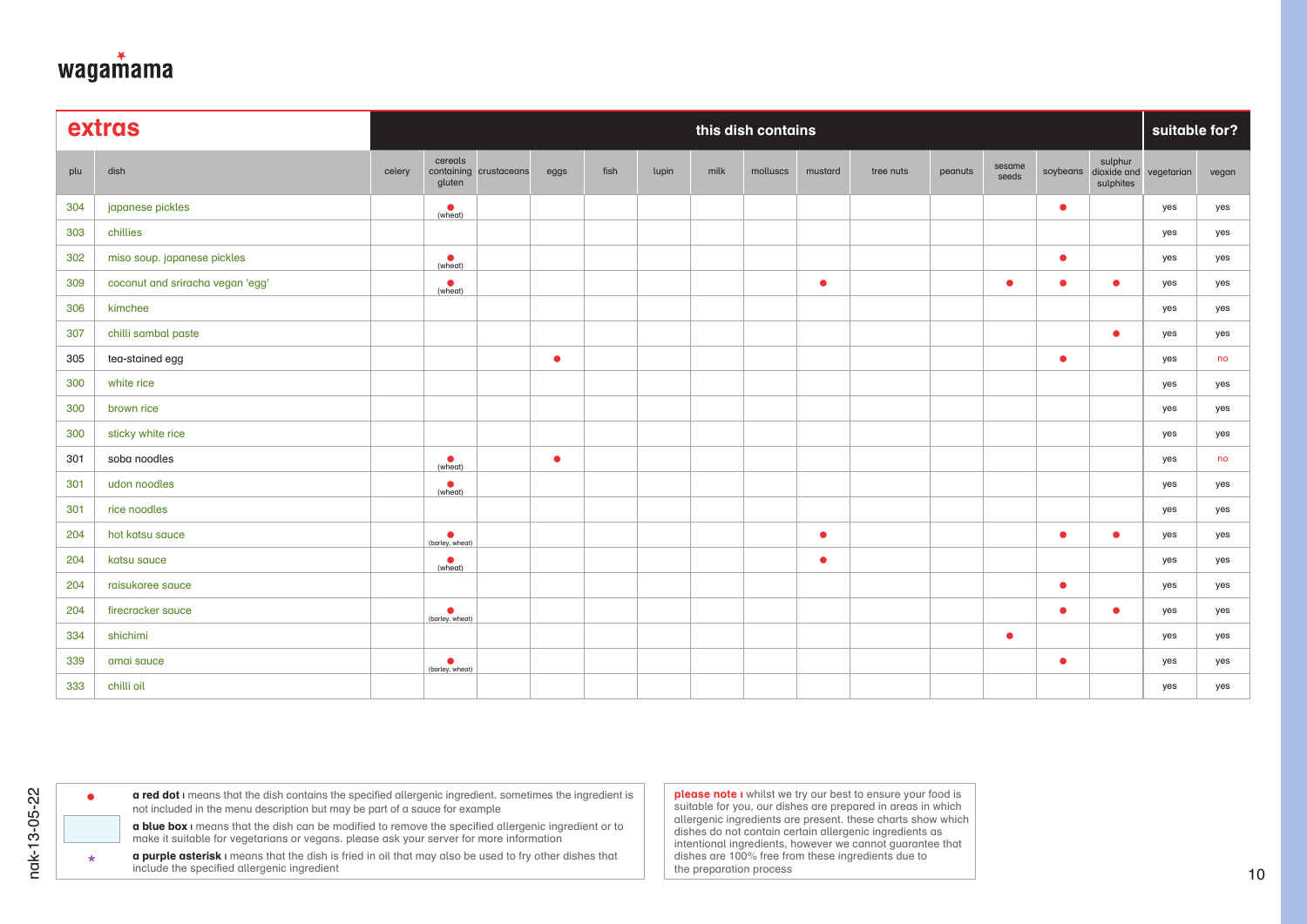

|           | refreshing juices                                                                                                                                                                                                                                                                                                                                                                           |        |                   |                        |      |      |       |      | this dish contains |         |                                                                                                                                                                                                                                                                                                                   |         |                 |          |                                     | suitable for? |       |
|-----------|---------------------------------------------------------------------------------------------------------------------------------------------------------------------------------------------------------------------------------------------------------------------------------------------------------------------------------------------------------------------------------------------|--------|-------------------|------------------------|------|------|-------|------|--------------------|---------|-------------------------------------------------------------------------------------------------------------------------------------------------------------------------------------------------------------------------------------------------------------------------------------------------------------------|---------|-----------------|----------|-------------------------------------|---------------|-------|
| plu       | dish                                                                                                                                                                                                                                                                                                                                                                                        | celery | cereals<br>gluten | containing crustaceans | eggs | fish | lupin | milk | molluscs           | mustard | tree nuts                                                                                                                                                                                                                                                                                                         | peanuts | sesame<br>seeds | soybeans | sulphur<br>dioxide and<br>sulphites | vegetarian    | vegan |
| 08        | tropical                                                                                                                                                                                                                                                                                                                                                                                    |        |                   |                        |      |      |       |      |                    |         |                                                                                                                                                                                                                                                                                                                   |         |                 |          |                                     | yes           | no    |
| 04        | carrot cleanse                                                                                                                                                                                                                                                                                                                                                                              |        |                   |                        |      |      |       |      |                    |         |                                                                                                                                                                                                                                                                                                                   |         |                 |          |                                     | yes           | yes   |
| 05        | high five                                                                                                                                                                                                                                                                                                                                                                                   |        |                   |                        |      |      |       |      |                    |         |                                                                                                                                                                                                                                                                                                                   |         |                 |          |                                     | yes           | no    |
| 10        | blueberry spice                                                                                                                                                                                                                                                                                                                                                                             |        |                   |                        |      |      |       |      |                    |         |                                                                                                                                                                                                                                                                                                                   |         |                 |          |                                     | yes           | yes   |
| 11        | positive                                                                                                                                                                                                                                                                                                                                                                                    |        |                   |                        |      |      |       |      |                    |         |                                                                                                                                                                                                                                                                                                                   |         |                 |          |                                     | yes           | yes   |
| 03        | orange                                                                                                                                                                                                                                                                                                                                                                                      |        |                   |                        |      |      |       |      |                    |         |                                                                                                                                                                                                                                                                                                                   |         |                 |          |                                     | yes           | no    |
| 14        | power                                                                                                                                                                                                                                                                                                                                                                                       |        |                   |                        |      |      |       |      |                    |         |                                                                                                                                                                                                                                                                                                                   |         |                 |          |                                     | yes           | yes   |
| 15        | up-beet                                                                                                                                                                                                                                                                                                                                                                                     |        |                   |                        |      |      |       |      |                    |         |                                                                                                                                                                                                                                                                                                                   |         |                 |          |                                     | yes           | yes   |
|           |                                                                                                                                                                                                                                                                                                                                                                                             |        |                   |                        |      |      |       |      |                    |         |                                                                                                                                                                                                                                                                                                                   |         |                 |          |                                     |               |       |
|           |                                                                                                                                                                                                                                                                                                                                                                                             |        |                   |                        |      |      |       |      |                    |         |                                                                                                                                                                                                                                                                                                                   |         |                 |          |                                     |               |       |
| $\bullet$ | a red dot I means that the dish contains the specified allergenic ingredient. sometimes the ingredient is<br>not included in the menu description but may be part of a sauce for example<br>a blue box I means that the dish can be modified to remove the specified allergenic ingredient or to<br>make it suitable for vegetarians or vegans. please ask your server for more information |        |                   |                        |      |      |       |      |                    |         | please note I whilst we try our best to ensure your food is<br>suitable for you, our dishes are prepared in areas in which<br>allergenic ingredients are present. these charts show which<br>dishes do not contain certain allergenic ingredients as<br>intentional ingredients, however we cannot guarantee that |         |                 |          |                                     |               |       |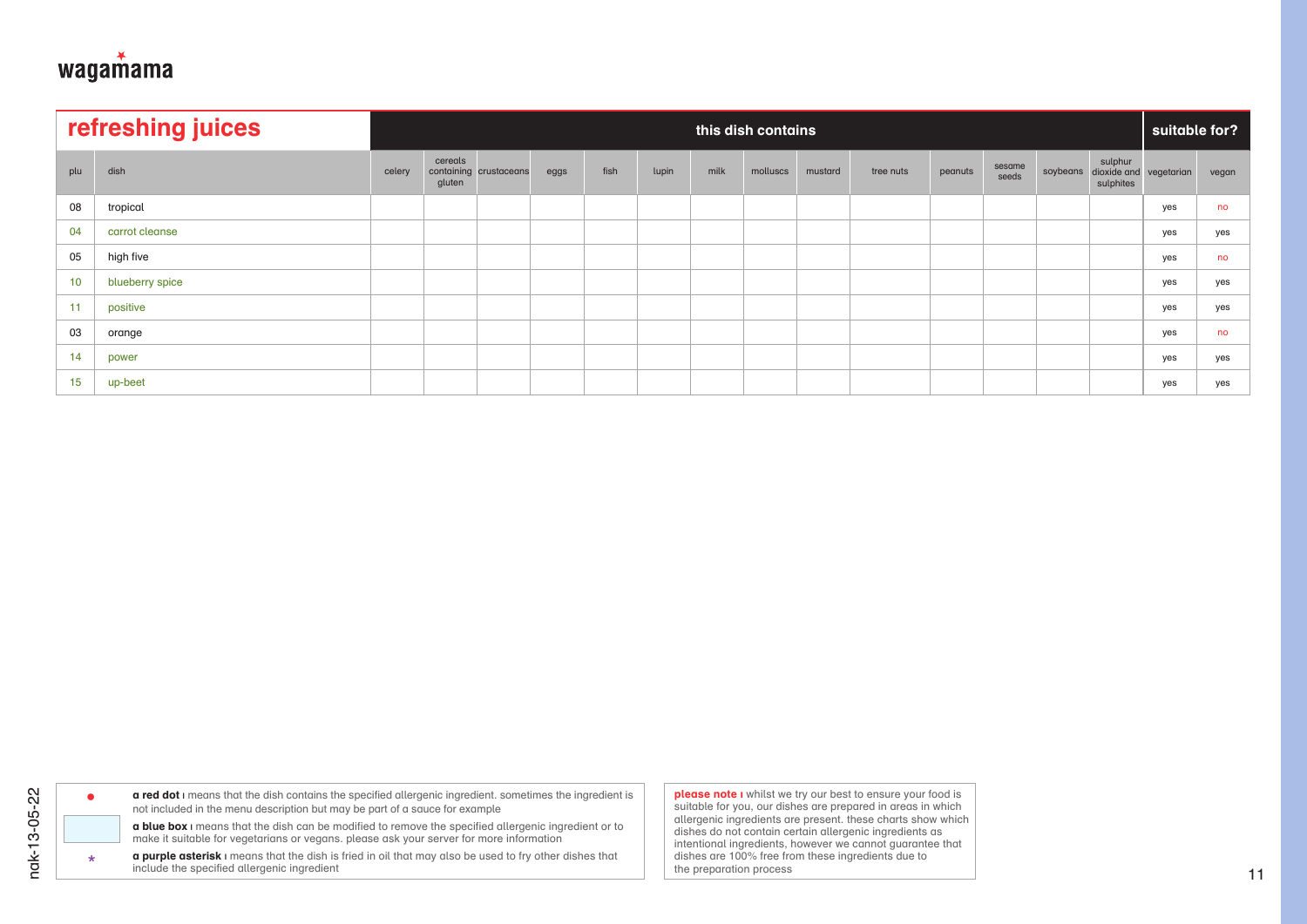

|     | mindful drinks          |        |                   |                        |      |      |       |      | this dish contains |         |           |         |                 |                                 |                      | suitable for? |       |
|-----|-------------------------|--------|-------------------|------------------------|------|------|-------|------|--------------------|---------|-----------|---------|-----------------|---------------------------------|----------------------|---------------|-------|
| plu | dish                    | celery | cereals<br>gluten | containing crustaceans | eggs | fish | lupin | milk | molluscs           | mustard | tree nuts | peanuts | sesame<br>seeds | soybeans dioxide and vegetarian | sulphur<br>sulphites |               | vegan |
| 689 | ginger no-jito          |        |                   |                        |      |      |       |      |                    |         |           |         |                 |                                 |                      | yes           | ves   |
| 683 | cherry blossom lemonade |        |                   |                        |      |      |       |      |                    |         |           |         |                 |                                 |                      | yes           | ves   |
| 684 | yuzu and lychee tonic   |        |                   |                        |      |      |       |      |                    |         |           |         |                 |                                 |                      | yes           | no    |

|     | soulful spirits and sake |        |                   |                        |      |      |       |      | this dish contains |         |           |         |                 |                                                         | suitable for? |       |
|-----|--------------------------|--------|-------------------|------------------------|------|------|-------|------|--------------------|---------|-----------|---------|-----------------|---------------------------------------------------------|---------------|-------|
| plu | dish                     | celery | cereals<br>gluten | containing crustaceans | eggs | fish | lupin | milk | molluscs           | mustard | tree nuts | peanuts | sesame<br>seeds | sulphur<br>soybeans dioxide and vegetarian<br>sulphites |               | vegan |
| 504 | roku tonic               |        |                   |                        |      |      |       |      |                    |         |           |         |                 |                                                         | yes           | yes   |
| 514 | sakura pink g+t          |        |                   |                        |      |      |       |      |                    |         |           |         |                 |                                                         | yes           | yes   |
| 512 | lychee collins           |        |                   |                        |      |      |       |      |                    |         |           |         |                 |                                                         | yes           | no    |

nak-13-05-22

\*

**a red dot** I means that the dish contains the specified allergenic ingredient. sometimes the ingredient is not included in the menu description but may be part of a sauce for example •

**a blue box** ı means that the dish can be modified to remove the specified allergenic ingredient or to make it suitable for vegetarians or vegans. please ask your server for more information

**a purple asterisk** ı means that the dish is fried in oil that may also be used to fry other dishes that include the specified allergenic ingredient

**please note ı** whilst we try our best to ensure your food is suitable for you, our dishes are prepared in areas in which allergenic ingredients are present. these charts show which dishes do not contain certain allergenic ingredients as intentional ingredients, however we cannot guarantee that dishes are 100% free from these ingredients due to the preparation process **Other drinks** (bottled, can & prepackaged)<br>
or and determines that the disk of the contents the regular of the product series and distance in the production about bottled, can & prepackaged drinks places ask to check the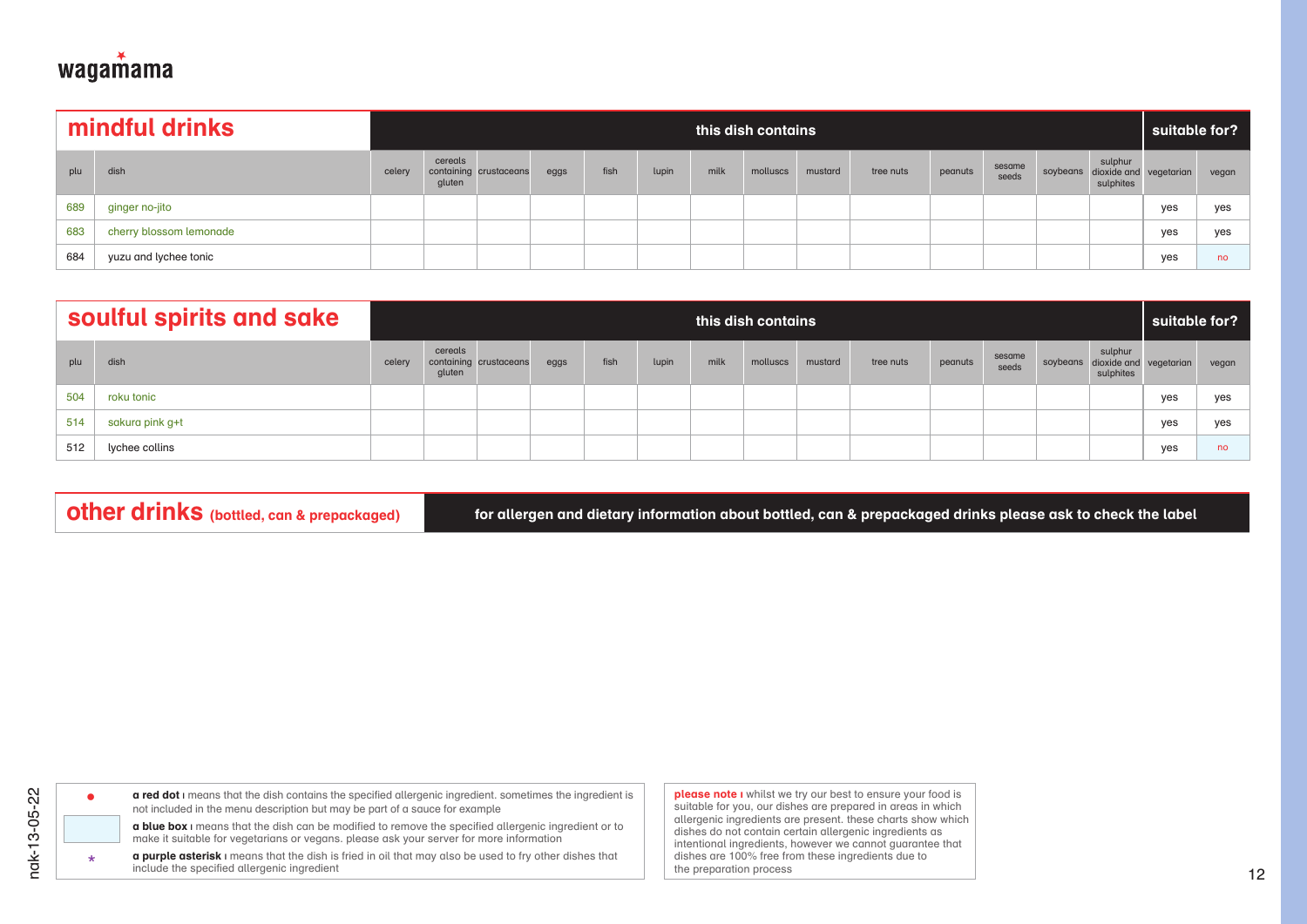

|           | desserts                                                                                                                                                                                                                                                                                         |        |                    |                        |           |      |       |           | this dish contains |         |                                                                                                                                                                                                                                                      |           |                 |           |                                              | suitable for? |       |
|-----------|--------------------------------------------------------------------------------------------------------------------------------------------------------------------------------------------------------------------------------------------------------------------------------------------------|--------|--------------------|------------------------|-----------|------|-------|-----------|--------------------|---------|------------------------------------------------------------------------------------------------------------------------------------------------------------------------------------------------------------------------------------------------------|-----------|-----------------|-----------|----------------------------------------------|---------------|-------|
| plu       | dish                                                                                                                                                                                                                                                                                             | celery | cereals<br>gluten  | containing crustaceans | eggs      | fish | lupin | milk      | molluscs           | mustard | tree nuts                                                                                                                                                                                                                                            | peanuts   | sesame<br>seeds |           | sulphur<br>soybeans dioxide and<br>sulphites | vegetarian    | vegan |
| 134       | chocolate orange cake                                                                                                                                                                                                                                                                            |        |                    |                        |           |      |       |           |                    |         | (including almonds, hazelnuts,<br>walnuts, brazil nuts, cashews,<br>pecans, pistachios and<br>macadamia nuts)                                                                                                                                        | $\bullet$ | ٠               | $\bullet$ | e                                            | yes           | yes   |
| 142       | banana katsu                                                                                                                                                                                                                                                                                     |        | $($ wheat $)$      |                        |           |      |       |           |                    |         |                                                                                                                                                                                                                                                      |           | $\star$         | $\bullet$ | $\star$                                      | yes           | yes   |
| 131       | white chocolate and ginger cheesecake                                                                                                                                                                                                                                                            |        | $($ oat, wheat $)$ |                        |           |      |       | $\bullet$ |                    |         | (including almonds, hazelnuts,<br>walnuts, pecans, pistachios<br>and macadamia nuts)                                                                                                                                                                 | $\bullet$ |                 | $\bullet$ |                                              | yes           | no    |
| 129       | smoked chocolate caramel cake                                                                                                                                                                                                                                                                    |        | $($ wheat $)$      |                        | $\bullet$ |      |       | $\bullet$ |                    |         | $\bullet$<br>(including almonds, hazelnuts,<br>walnuts, pecans, pistachios<br>and macadamia nuts)                                                                                                                                                    | $\bullet$ |                 | $\bullet$ |                                              | yes           | no    |
|           | ice cream                                                                                                                                                                                                                                                                                        |        |                    |                        |           |      |       |           |                    |         |                                                                                                                                                                                                                                                      |           |                 |           |                                              |               |       |
| 140       | coconut reika ice cream                                                                                                                                                                                                                                                                          |        |                    |                        |           |      |       |           |                    |         |                                                                                                                                                                                                                                                      |           |                 |           |                                              | yes           | yes   |
| 128       | miso caramel ice cream                                                                                                                                                                                                                                                                           |        |                    |                        |           |      |       |           |                    |         |                                                                                                                                                                                                                                                      |           |                 | $\bullet$ |                                              | yes           | yes   |
| 125       | chocolate and cherry kefir ice cream                                                                                                                                                                                                                                                             |        |                    |                        | ٠         |      |       | $\bullet$ |                    |         | ٠<br>(including hazelnuts, pecans,<br>and pistachios)                                                                                                                                                                                                | $\bullet$ |                 |           |                                              | yes           | no    |
|           |                                                                                                                                                                                                                                                                                                  |        |                    |                        |           |      |       |           |                    |         |                                                                                                                                                                                                                                                      |           |                 |           |                                              |               |       |
|           |                                                                                                                                                                                                                                                                                                  |        |                    |                        |           |      |       |           |                    |         |                                                                                                                                                                                                                                                      |           |                 |           |                                              |               |       |
| $\bullet$ | a red dot I means that the dish contains the specified allergenic ingredient. sometimes the ingredient is<br>not included in the menu description but may be part of a sauce for example<br>a blue box I means that the dish can be modified to remove the specified allergenic ingredient or to |        |                    |                        |           |      |       |           |                    |         | please note I whilst we try our best to ensure your food is<br>suitable for you, our dishes are prepared in areas in which<br>allergenic ingredients are present. these charts show which<br>dishes do not contain certain allergenic ingredients as |           |                 |           |                                              |               |       |

•  $\star$ nak-13-05-22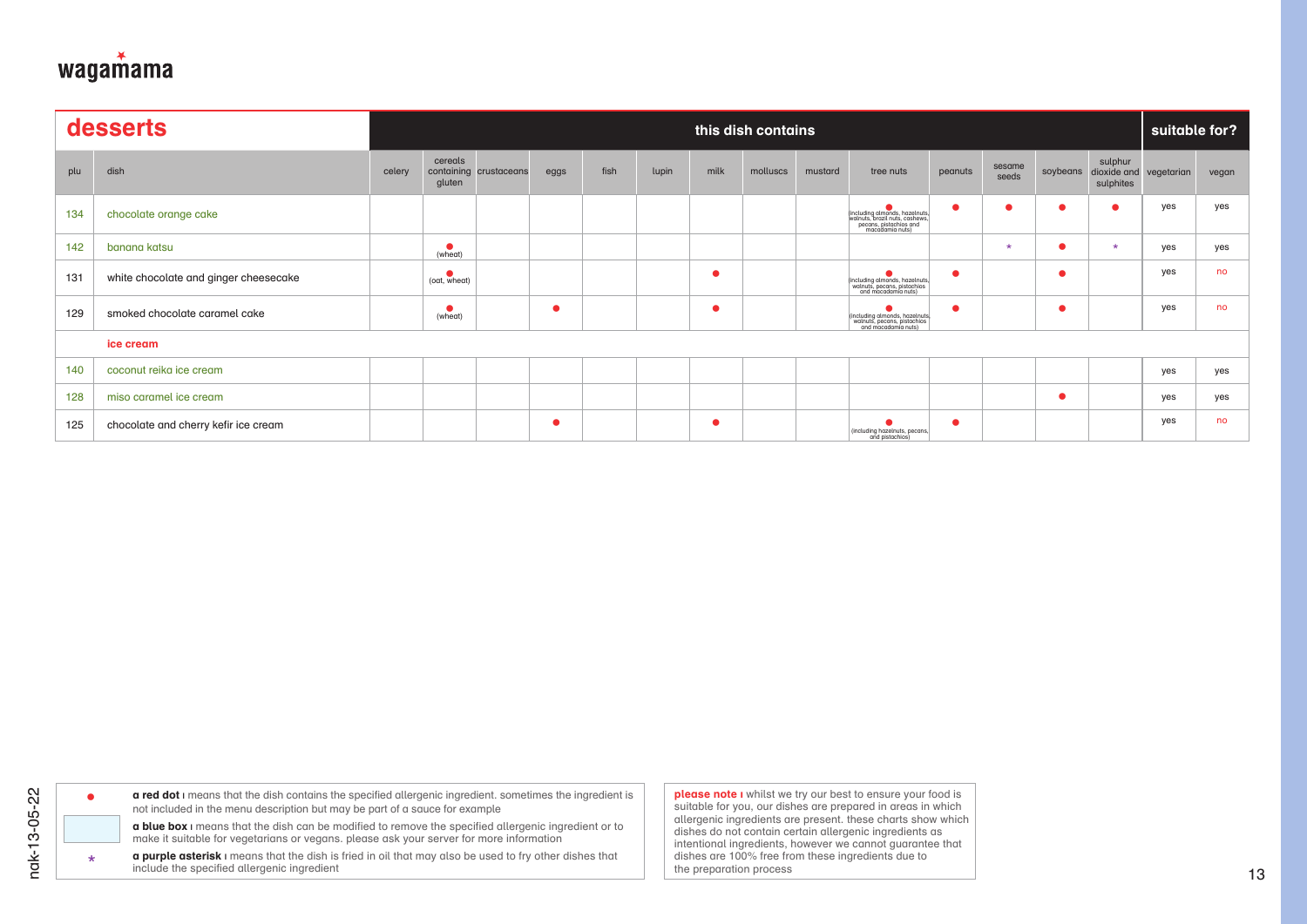

|       | kids menu                                     |           |                              |                        |           |           |       |      | this dish contains |           |           |         |                 |           |                                     | suitable for? |       |
|-------|-----------------------------------------------|-----------|------------------------------|------------------------|-----------|-----------|-------|------|--------------------|-----------|-----------|---------|-----------------|-----------|-------------------------------------|---------------|-------|
| plu   | dish                                          | celery    | cereals<br>gluten            | containing crustaceans | eggs      | fish      | lupin | milk | molluscs           | mustard   | tree nuts | peanuts | sesame<br>seeds | soybeans  | sulphur<br>dioxide and<br>sulphites | vegetarian    | vegan |
|       | mains                                         |           |                              |                        |           |           |       |      |                    |           |           |         |                 |           |                                     |               |       |
| 920   | mini ramen                                    |           | $($ wheat $)$                |                        | $\bullet$ |           |       |      |                    |           |           |         |                 | ٠         |                                     | no            | no    |
| 940   | mini yaki soba, chicken                       |           | $\bullet$<br>(barley, wheat) |                        | $\bullet$ |           |       |      |                    |           |           |         |                 | $\bullet$ |                                     | no            | no    |
| 981   | mini grilled noodles, chicken                 |           | $\bullet$<br>(barley, wheat) |                        | $\bullet$ |           |       |      |                    |           |           |         |                 | ٠         |                                     | no            | no    |
| 982   | mini grilled noodles, fish                    |           | ٠<br>(barley, wheat)         |                        | $\bullet$ | $\bullet$ |       |      |                    |           |           |         |                 | $\bullet$ |                                     | no            | no    |
| 977   | mini cha han, chicken                         |           | ٠<br>(barley, wheat)         |                        | $\bullet$ |           |       |      |                    |           |           |         |                 | $\bullet$ |                                     | no            | no    |
| 983   | crispy fish bites, no sauce                   |           | (wheat)                      | $\star$                | $\star$   | $\bullet$ |       |      |                    |           |           |         |                 |           |                                     | no            | no    |
| 983   | crispy fish bites, katsu curry sauce          |           | $($ wheat $)$                | $\star$                | $\star$   | $\bullet$ |       |      |                    | $\bullet$ |           |         |                 |           |                                     | no            | no    |
| 983   | crispy fish bites, amai sauce                 |           | (barley, wheat)              | $\star$                | ÷         | $\bullet$ |       |      |                    |           |           |         |                 | ٠         |                                     | no            | no    |
| 971   | mini chicken katsu, no sauce                  |           | $($ wheat $)$                | $\star$                | $\bullet$ | $\star$   |       |      |                    |           |           |         |                 |           |                                     | no            | no    |
| 971   | mini chicken katsu, katsu curry sauce         |           | $($ wheat $)$                | $\star$                |           | $\star$   |       |      |                    | $\bullet$ |           |         |                 |           |                                     | no            | no    |
| 971   | mini chicken katsu, amai sauce                |           | ٠<br>(barley, wheat)         | $\star$                |           | $\star$   |       |      |                    |           |           |         |                 |           |                                     | no            | no    |
| 973   | mini grilled chicken katsu, no sauce          |           |                              |                        |           |           |       |      |                    |           |           |         |                 | ٠         |                                     | no            | no    |
| 973   | mini grilled chicken katsu, katsu curry sauce |           | $($ wheat $)$                |                        |           |           |       |      |                    | $\bullet$ |           |         |                 | ٠         |                                     | no            | no    |
| 973   | mini grilled chicken katsu, amai sauce        |           | ٠<br>(barley, wheat)         |                        |           |           |       |      |                    |           |           |         |                 | ٠         |                                     | no            | no    |
|       | mains yasai                                   |           |                              |                        |           |           |       |      |                    |           |           |         |                 |           |                                     |               |       |
| 203   | tofu sample                                   | ٠         |                              |                        |           |           |       |      |                    |           |           |         |                 | ٠         |                                     | yes           | yes   |
| 927   | mini yasai ramen                              | $\bullet$ | $($ wheat $)$                |                        | $\bullet$ |           |       |      |                    |           |           |         |                 | $\bullet$ | $\bullet$                           | yes           | no    |
| 11927 | mini yasai ramen, udon noodles                | ۰         | $\bullet$<br>(wheat)         |                        |           |           |       |      |                    |           |           |         |                 | ٠         | ٠                                   | yes           | yes   |
| 11927 | mini yasai ramen, rice noodles                | ٠         |                              |                        |           |           |       |      |                    |           |           |         |                 | ٠         |                                     | yes           | yes   |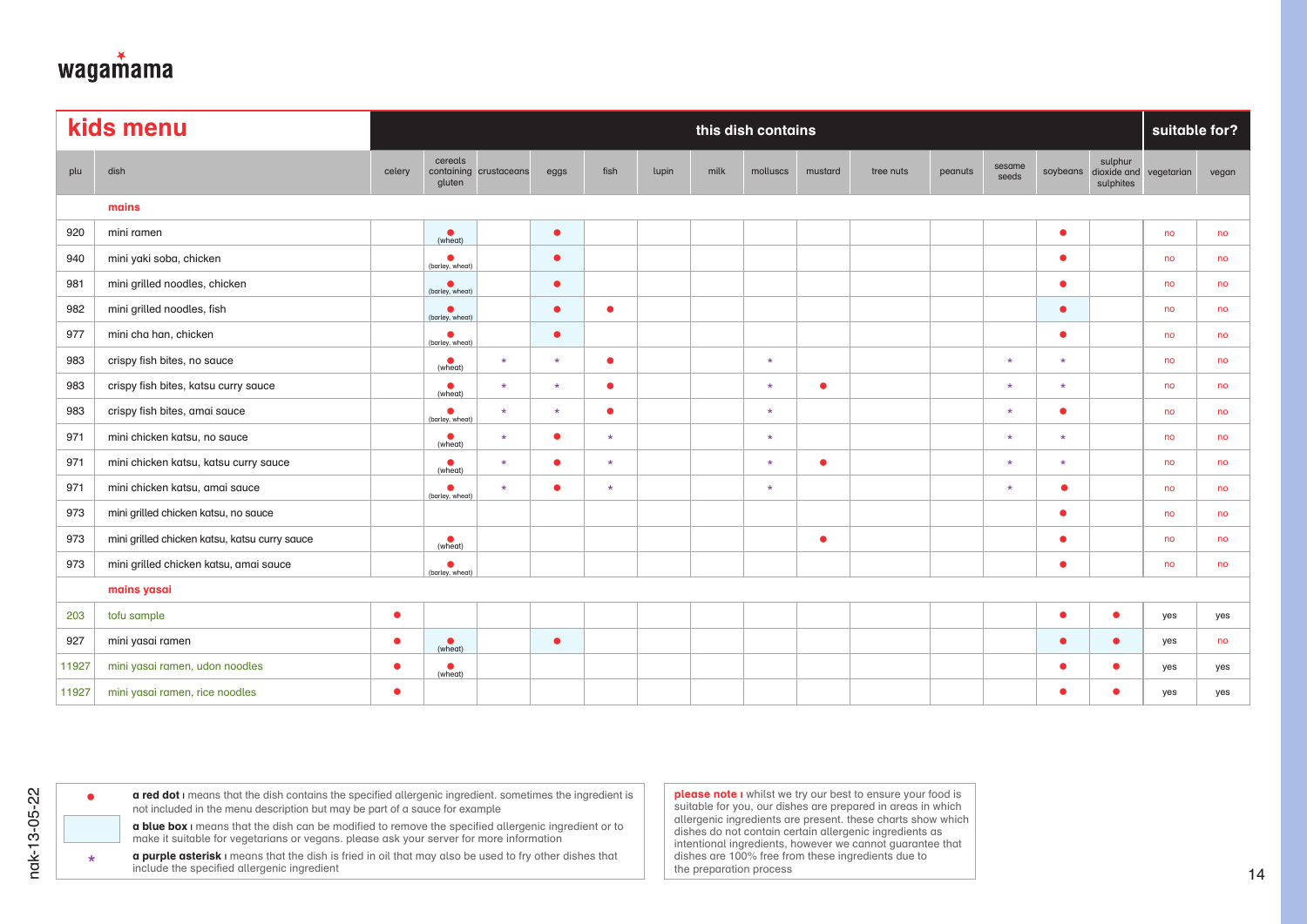

|       | kids menu                                  |        |                              |                        |           |      |       |      | this dish contains |           |           |         |                 |           |                                     | suitable for? |       |
|-------|--------------------------------------------|--------|------------------------------|------------------------|-----------|------|-------|------|--------------------|-----------|-----------|---------|-----------------|-----------|-------------------------------------|---------------|-------|
| plu   | dish                                       | celery | cereals<br>gluten            | containing crustaceans | eggs      | fish | lupin | milk | molluscs           | mustard   | tree nuts | peanuts | sesame<br>seeds | soybeans  | sulphur<br>dioxide and<br>sulphites | vegetarian    | vegan |
|       | mains yasai                                |        |                              |                        |           |      |       |      |                    |           |           |         |                 |           |                                     |               |       |
| 941   | mini yasai yaki soba                       |        | (barley, wheat)              |                        | $\bullet$ |      |       |      |                    |           |           |         |                 | $\bullet$ | $\bullet$                           | yes           | no    |
| 11941 | mini yasai yaki soba, udon noodles         |        | $\bullet$<br>(barley, wheat) |                        |           |      |       |      |                    |           |           |         |                 | ٠         | $\bullet$                           | yes           | yes   |
| 11941 | mini yasai yaki soba, rice noodles         |        | ٠<br>(barley, wheat)         |                        |           |      |       |      |                    |           |           |         |                 | $\bullet$ | ٠                                   | yes           | yes   |
| 972   | mini yasai katsu curry, no sauce           |        | $($ wheat $)$                |                        |           |      |       |      |                    |           |           |         |                 |           |                                     | yes           | yes   |
| 972   | mini yasai katsu curry, katsu curry sauce  |        | $($ wheat $)$                |                        |           |      |       |      |                    | $\bullet$ |           |         |                 |           |                                     | yes           | yes   |
| 972   | mini yasai katsu curry, amai sauce         |        | $\bullet$<br>(barley, wheat) |                        |           |      |       |      |                    |           |           |         |                 | $\bullet$ |                                     | yes           | yes   |
| 978   | mini yasai cha han                         |        | (barley, wheat)              |                        | $\bullet$ |      |       |      |                    |           |           |         |                 | $\bullet$ | $\bullet$                           | yes           | no    |
| 11978 | mini yasai cha han                         |        | (barley, wheat)              |                        |           |      |       |      |                    |           |           |         |                 | ٠         |                                     | yes           | yes   |
|       | something sweet                            |        |                              |                        |           |      |       |      |                    |           |           |         |                 |           |                                     |               |       |
| 913   | vanilla pod ice cream, no sauce            |        |                              |                        |           |      |       | ٠    |                    |           |           |         |                 |           |                                     | yes           | no    |
| 913   | vanilla pod ice cream, passion fruit sauce |        |                              |                        |           |      |       | ٠    |                    |           |           |         |                 |           |                                     | yes           | no    |
| 913   | vanilla pod ice cream, chocolate sauce     |        |                              |                        | ٠         |      |       | ٠    |                    |           |           |         |                 | ٠         |                                     | yes           | no    |
| 915   | little ko pop, mango and apple             |        |                              |                        |           |      |       |      |                    |           |           |         |                 |           |                                     | yes           | yes   |
| 915   | little ko pop, blackcurrant and apple      |        |                              |                        |           |      |       |      |                    |           |           |         |                 |           |                                     | yes           | yes   |
|       | drinks                                     |        |                              |                        |           |      |       |      |                    |           |           |         |                 |           |                                     |               |       |
| 910   | mini juice, orange                         |        |                              |                        |           |      |       |      |                    |           |           |         |                 |           |                                     | yes           | no    |
| 910   | mini juice, apple                          |        |                              |                        |           |      |       |      |                    |           |           |         |                 |           |                                     | yes           | yes   |
| 910   | mini juice, orange and apple               |        |                              |                        |           |      |       |      |                    |           |           |         |                 |           |                                     | yes           | no    |
|       |                                            |        |                              |                        |           |      |       | ٠    |                    |           |           |         |                 |           |                                     | yes           | no    |
| 911   | glass of milk                              |        |                              |                        |           |      |       |      |                    |           |           |         |                 |           |                                     |               |       |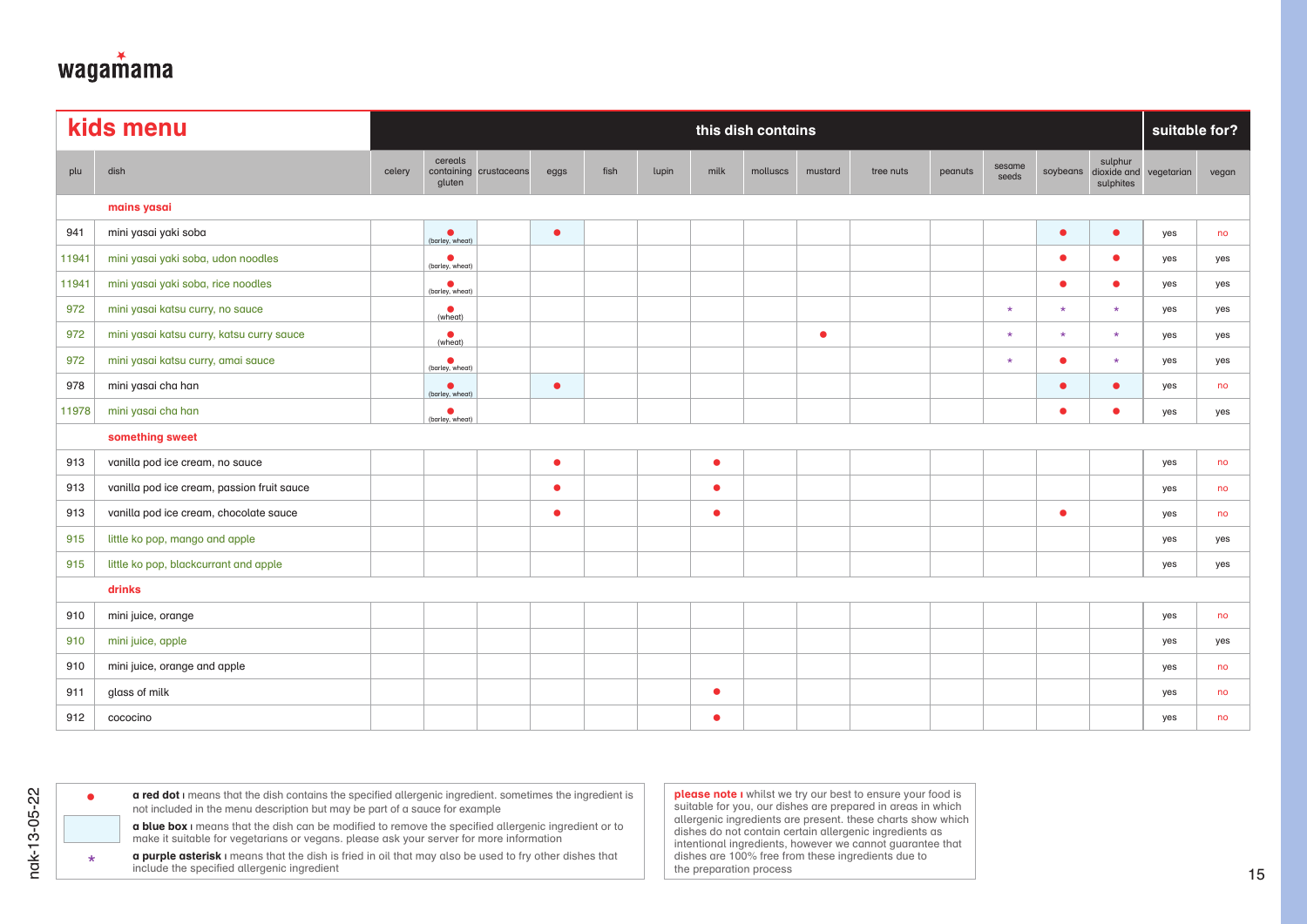

|       | non gluten menu                   |        |                   |                        |      |           |       |      | this dish contains |           |           |         |                 |           |                                              | suitable for? |       |
|-------|-----------------------------------|--------|-------------------|------------------------|------|-----------|-------|------|--------------------|-----------|-----------|---------|-----------------|-----------|----------------------------------------------|---------------|-------|
| plu   | dish                              | celery | cereals<br>gluten | containing crustaceans | eggs | fish      | lupin | milk | molluscs           | mustard   | tree nuts | peanuts | sesame<br>seeds |           | sulphur<br>soybeans dioxide and<br>sulphites | vegetarian    | vegan |
|       | sides                             |        |                   |                        |      |           |       |      |                    |           |           |         |                 |           |                                              |               |       |
| 10104 | edamame with salt                 |        |                   |                        |      |           |       |      |                    |           |           |         |                 | ٠         |                                              | yes           | yes   |
| 10104 | edamame with chilli garlic salt   |        |                   |                        |      |           |       |      |                    |           |           |         |                 | $\bullet$ |                                              | yes           | yes   |
| 10104 | edamame plain                     |        |                   |                        |      |           |       |      |                    |           |           |         |                 | ٠         |                                              | yes           | yes   |
| 10106 | wok-fried greens                  |        |                   |                        |      |           |       |      |                    |           |           |         |                 | $\bullet$ |                                              | yes           | yes   |
| 1096  | prawn kushiyaki                   |        |                   | ٠                      |      | $\bullet$ |       |      |                    |           |           |         |                 | $\bullet$ | ●                                            | no            | no    |
| 1097  | ssambap, chicken                  |        |                   |                        |      |           |       |      |                    | $\bullet$ |           |         |                 | $\bullet$ | ۸                                            | no            | no    |
| 1098  | ssambap, tempeh                   | ٠      |                   |                        |      |           |       |      |                    |           |           |         |                 | $\bullet$ |                                              | yes           | yes   |
|       | mains                             |        |                   |                        |      |           |       |      |                    |           |           |         |                 |           |                                              |               |       |
| 1065  | miso mixed vegetable hiyashi bowl |        |                   |                        |      |           |       |      |                    | ●         |           |         | ٠               | $\bullet$ |                                              | yes           | yes   |
| 1020  | grilled chicken ramen             |        |                   |                        |      |           |       |      |                    |           |           |         |                 | $\bullet$ |                                              | no            | no    |
| 1048  | chicken and prawn pad thai        |        |                   | $\bullet$              |      | $\bullet$ |       |      |                    |           |           |         |                 | $\bullet$ |                                              | no            | no    |
| 10231 | shu's 'shiok' jackfruit           |        |                   |                        |      |           |       |      |                    |           |           |         |                 | $\bullet$ | $\bullet$                                    | yes           | yes   |
| 10230 | shu's 'shiok' chicken             |        |                   |                        |      |           |       |      |                    |           |           |         |                 | ۰         | ●                                            | no            | no    |
| 1079  | raisukaree, prawn                 |        |                   | ٠                      |      |           |       |      |                    |           |           |         | ٠               | $\bullet$ |                                              | no            | no    |
| 1075  | raisukaree, chicken               |        |                   |                        |      |           |       |      |                    |           |           |         | ٠               | ٠         |                                              | no            | no    |
| 1076  |                                   |        |                   |                        |      |           |       |      |                    |           |           |         |                 |           |                                              |               |       |